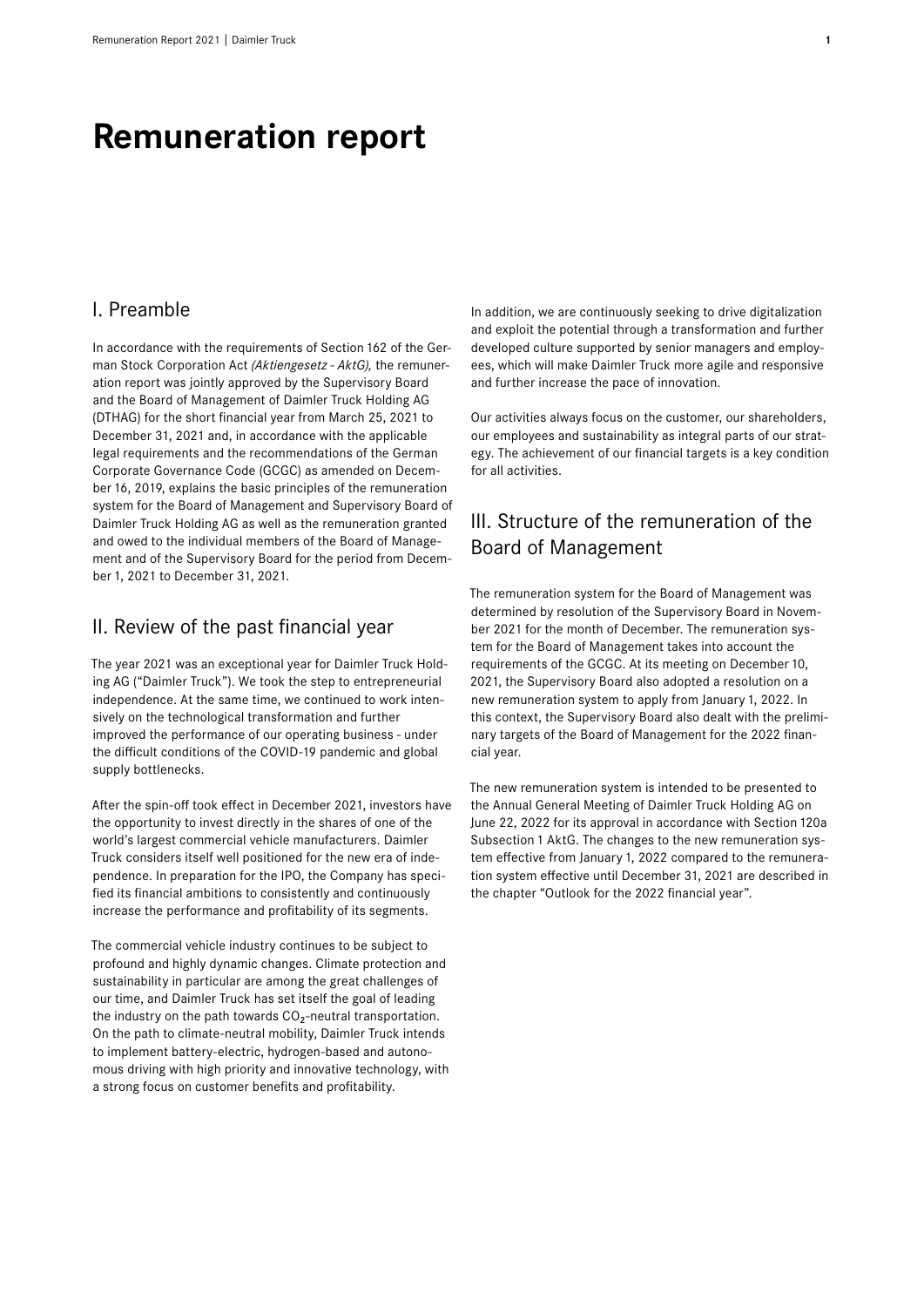#### **1. Principles of remuneration**

The remuneration system for the Board of Management has been determined with the aim of being clear and comprehensible. The remuneration system for the Board of Management consists of fixed non-performance-related and variable performance-related remuneration components based on qualified and ambitious performance criteria and, accordingly, provides an incentive for the implementation of the corporate strategy and contributes to promoting the long-term and sustainable development of the Group. For the variable remuneration, the performance criteria and targets are determined in advance by the Supervisory Board. Subsequent changes to these performance criteria and targets are excluded. Special performances are appropriately rewarded, while missed targets reduce the variable remuneration up to zero. Due to the generally higher weighting of the long-term variable remuneration components, the targets defined for the long-term variable remuneration components provide a higher incentive than the relevant targets for the short-term variable remuneration. The remuneration system for the members of the Board of Management adopted by the Supervisory Board thus aims to promote the Company's business strategy and its sustainable and longterm development.

When determining the total remuneration of the individual Board of Management members, the situation of the Company as well as the members' areas of activity and responsibility are taken into account. This is done in line with legal requirements

and with a clear focus on the competition. In the opinion of the Supervisory Board a balanced combination of non-performance-related (fixed) and performance-related (variable) components of remuneration based on adequate and ambitious performance criteria and targets provides the Board of Management with an incentive to implement the corporate strategy and ensure the sustained success of the Group, taking into account relevant competitors for the measurement of relative performance.

In addition to ensuring the appropriateness of the remuneration with regard to performance and market conformance while taking the size, complexity and economic situation of the Group into account, Daimler Truck strongly focuses on making the remuneration system of the Board of Management consistent with that of the management team. The latter aspect ensures that all of the decision-makers pursue uniform goals while taking the same financial and sustainability/Environment Social Governance (ESG) aspects into account and promoting the cultural and organizational development of Daimler Truck.

A specific connection between the remuneration of the members of the Board of Management and their performance (pay for performance) is of great importance to the Supervisory Board of Daimler Truck Holding AG. In addition to a strong financial performance of the Truck Group as a whole and the achievement of strategic goals, this also includes responsibility for the employees as well as for the environment and society.

#### **Remuneration guidelines**

In its entirety, the remuneration system greatly promotes the business strategy.

The remuneration system and the performance criteria of the variable components create incentives for the Group's long-term and sustainable development.

The remuneration system plays a key role in linking the interests of the shareholders, the customers, the employees and other stakeholders.

The performance of the Board of Management members is appropriately taken into account in the variable remuneration components by adequate and ambitious performance criteria (pay for performance).

In measuring the performance of the Board of Management, all of the variable remuneration components take relevant competitors into consideration in order to implement an additional relative performance measurement and provide incentives for outperforming the competition.

The Supervisory Board makes sure that the Board of Management remuneration system and that of the senior executives sets equally focused incentives (consistency of remuneration systems).

The design of the remuneration system takes the current market standards into account.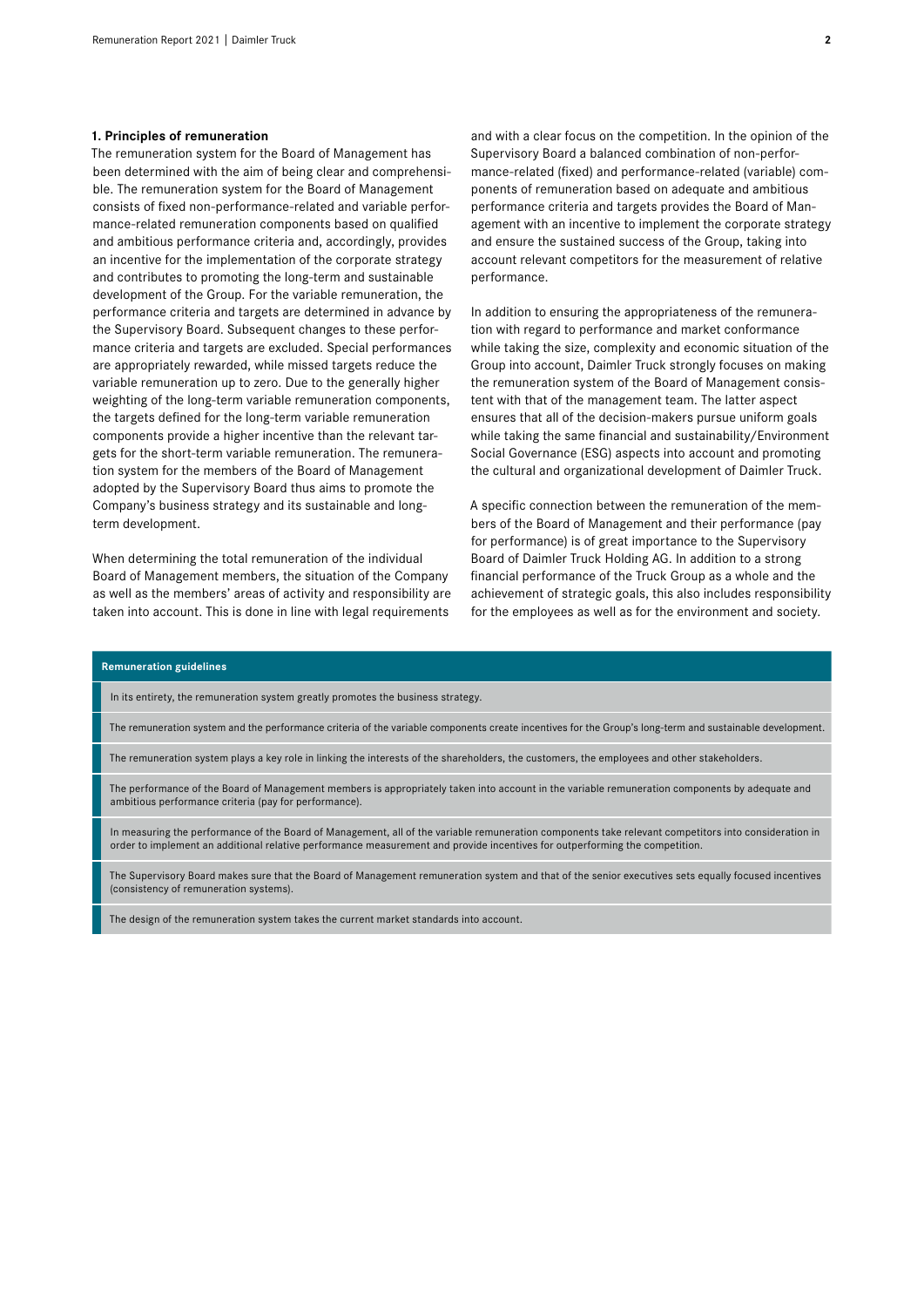#### **2. Overview of the remuneration system**

The remuneration system fundamentally consists of fixed and variable remuneration components, the sum of which determines the remuneration a Board of Management member receives in total.

The fixed non-performance-related remuneration consists of the base salary, the fringe benefits and the retirement benefit commitments of each Board of Management member. The variable performance-related remuneration, in turn, is split into a short and medium-term variable remuneration (annual bonus incl. deferral) and a long-term variable remuneration (Performance Phantom Share Plan (PPSP)). The medium-term compensation, the so-called deferral, amounts to 50% of the annual bonus and is paid out one year later depending on the development of the Daimler Truck Holding share price compared to the STOXX Europe Auto Index.

The previous PPSP tranches 2018, 2019, 2020 and 2021 were transferred from Mercedes-Benz Group AG (formerly Daimler AG) to Daimler Truck Holding AG by way of transfer agreements and will be continued by the latter. Due to the new formation of Daimler Truck Holding AG, no allocation has yet been made by Daimler Truck Holding AG for the 2021 financial year.

For each financial year, the Supervisory Board links the variable remuneration components to targets derived from the strategy. The degree to which these targets are achieved determines how high the payments actually are. The following table shows the remuneration system for Daimler Truck Holding AG for the month of December. Daimler Truck Holding AG was newly established in the financial year 2021 and listed on the stock exchange in December 2021. As a result, service agreements were concluded for the first time with the members of the Board of Management of DTHAG, and the remuneration system and remuneration for the month of December are presented below.

| Remuneration system of the Board of Management |                                                       |                                                                                                                                                                                                                                                                                                                                                                                                         |                                                                                                                                                                                                                                                       |  |  |  |  |
|------------------------------------------------|-------------------------------------------------------|---------------------------------------------------------------------------------------------------------------------------------------------------------------------------------------------------------------------------------------------------------------------------------------------------------------------------------------------------------------------------------------------------------|-------------------------------------------------------------------------------------------------------------------------------------------------------------------------------------------------------------------------------------------------------|--|--|--|--|
|                                                | <b>Remuneration element</b><br><b>Description</b>     |                                                                                                                                                                                                                                                                                                                                                                                                         |                                                                                                                                                                                                                                                       |  |  |  |  |
|                                                | <b>Base salary</b>                                    |                                                                                                                                                                                                                                                                                                                                                                                                         | - A fixed contractually agreed remuneration that is paid out in twelve monthly installments                                                                                                                                                           |  |  |  |  |
|                                                | <b>Fringe benefits</b>                                | - Mainly expenses for security precautions and the provision of company cars                                                                                                                                                                                                                                                                                                                            |                                                                                                                                                                                                                                                       |  |  |  |  |
| <b>Fixed remuneration</b>                      | <b>Retirement benefit</b><br>commitment               |                                                                                                                                                                                                                                                                                                                                                                                                         | - An annual contribution in the amount of 15% of the sum of the base salary and the total annual bonus as determined<br>at the end of the reporting period                                                                                            |  |  |  |  |
| Variable remuneration                          |                                                       | Type                                                                                                                                                                                                                                                                                                                                                                                                    | - Target bonus model (maximum limit: 200% of the base salary)                                                                                                                                                                                         |  |  |  |  |
|                                                | Performance criteria<br><b>Annual bonus</b><br>Payout |                                                                                                                                                                                                                                                                                                                                                                                                         | - Financial performance criteria (0%-200%)<br>- 50% EBIT target/actual comparison<br>- 50% target/actual comparison of the free cash flow of the industrial business<br>- Non-financial targets (-10% - + 10%)<br>- Transformation targets (0% - 25%) |  |  |  |  |
|                                                |                                                       | - 50% payout after one year<br>- 50% deferral coupled with share price performance compared to competitors                                                                                                                                                                                                                                                                                              |                                                                                                                                                                                                                                                       |  |  |  |  |
|                                                | Performance Phantom<br>Share Plan (PPSP)              | - The PPSP is generally allocated to the members of the Board of Management of Daimler Truck Holding AG in annual<br>tranches. Due to the new formation of Daimler Truck Holding AG, an allocation will be made for the first time in the<br>2022 financial year. The basic principles of the PPSP for the 2022 financial year are described in the chapter "Out-<br>look for the 2022 financial year". |                                                                                                                                                                                                                                                       |  |  |  |  |
|                                                | Malus / Clawback                                      |                                                                                                                                                                                                                                                                                                                                                                                                         | - Partial reduction or complete elimination or reclaiming of variable remuneration possible                                                                                                                                                           |  |  |  |  |
| <b>Further elements</b>                        | <b>Stock ownership</b><br>guidelines                  | - Depending on the function on the Board of Management, the number of shares to be held is between 20,000 and<br>75,000<br>- These shares must be held until the end of the Board of Management membership                                                                                                                                                                                              |                                                                                                                                                                                                                                                       |  |  |  |  |
|                                                | Benefits in the event of<br>early termination         | - A severance payment (if any) is limited to double the annual remuneration and may not exceed the total remunera-<br>tion for the remaining term of the service contract                                                                                                                                                                                                                               |                                                                                                                                                                                                                                                       |  |  |  |  |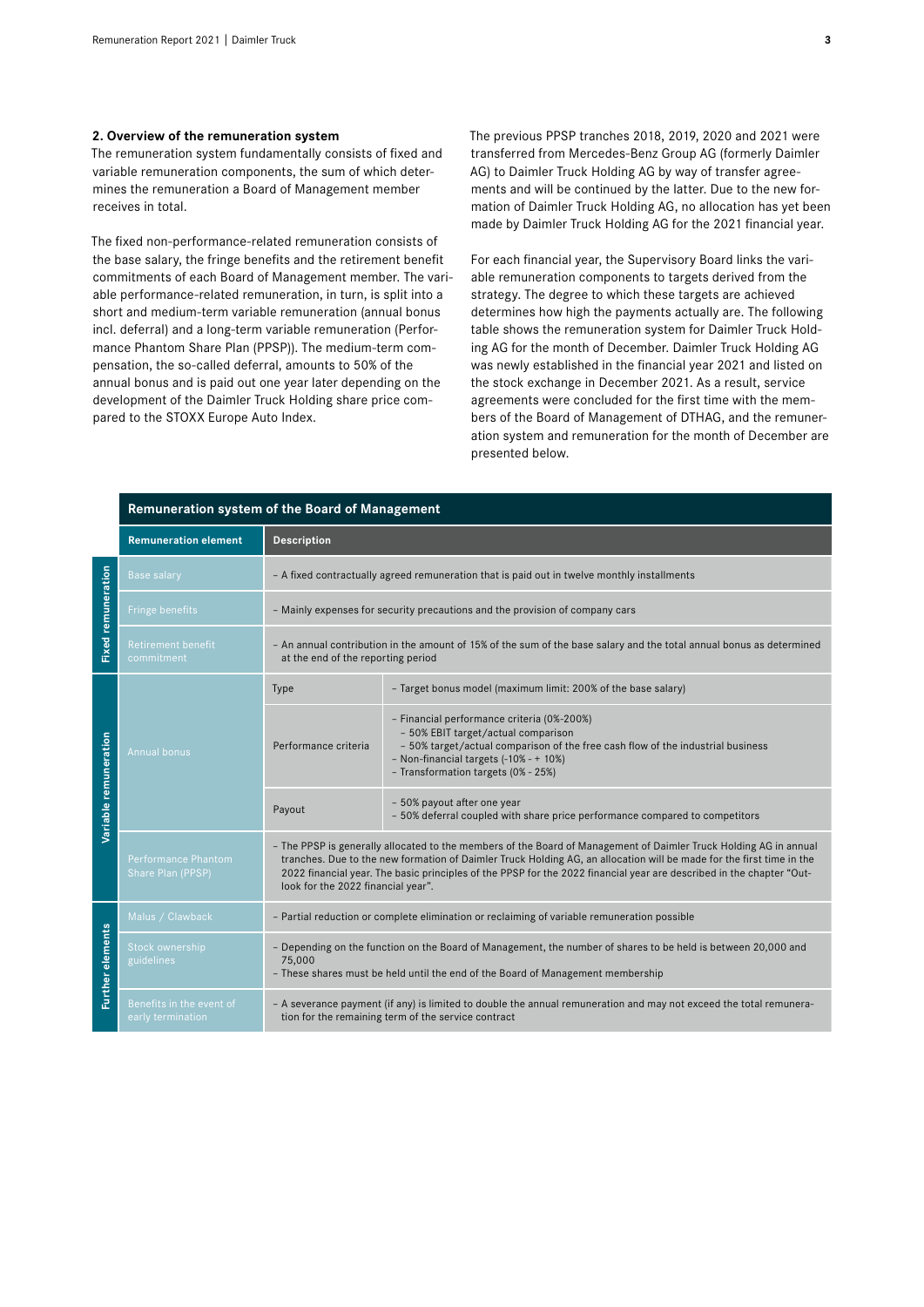#### **3. Review and determination of the remuneration system and the level of remuneration**

For each upcoming financial year, the Presidential Committee at first prepares a review by the Supervisory Board of the remuneration system and the level of remuneration and where necessary prepares suggestions for changes. In the process, the Presidential Committee and the Supervisory Board can avail themselves of the advice of external remuneration experts. This was also done in the reporting period. In 2021, the advice was provided by hkp Deutschland GmbH. The remuneration system agreed upon by the Supervisory Board is presented to the Annual General Meeting for its approval. The Supervisory Board regularly reviews the system of Board of Management remuneration on the basis of the preparations and recommendations made by the Presidential Committee. The Supervisory Board makes any changes that are deemed necessary. If major changes are made to the remuneration system, or at least at intervals of four years, it is presented to the Annual General Meeting for approval. If the Annual General Meeting does not approve the remuneration system, a revised remuneration system has to be submitted for approval to the next ordinary Annual General Meeting at the very latest.

The Supervisory Board determines the amount of the target total remuneration of the individual Board of Management members for the upcoming financial year, i.e. the sum of base salary, amount of target short-term variable remuneration, amount of target long-term variable remuneration as well as expenses for fringe benefits and retirement benefit commitments. The target total remuneration shall be in an appropriate relationship to the responsibilities and performance of each Board of Management member and to the situation of the Group. In addition, the Supervisory Board makes sure that the target total remuneration is appropriate to the market. To do this, it makes both a horizontal and a vertical comparison.

Taking into account the market position of Daimler Truck (especially with regard to sector, size and country), the horizontal (external) comparison of the target total remuneration was based on the companies included in the DAX and on a group of international competitors. In particular, the relative weighting of the components and the amount of the target total remuneration were reviewed.

For the vertical - internal - comparison of the target total remuneration, the Supervisory Board takes into account the two upper management levels below the Board of Management and the workforce of Daimler Truck AG in Germany for a comparison.

In the event of significant changes in the relationship between the remuneration of the Board of Management and the horizontal and vertical comparison groups the Supervisory Board establishes the causes and in the absence of objective reasons for the deviations adjusts the remuneration of the Board of Management as necessary.

#### **4. Remuneration structure and target remuneration**

The fixed base salary and the annual bonus (incl. deferral) each comprise approximately 30% of the target total remuneration (without the retirement benefit commitments and fringe benefits), while the variable component of remuneration with longterm incentive effect (PPSP) makes up approximately 40% of the target total remuneration.  $\overline{A}$  **B.1** 

Additional components of the non-performance-related remuneration are the retirement benefit commitments and the fringe benefits (non-cash benefits in kind: mainly expenses for security precautions that are borne by the Company and the provision of company cars). The contribution to the pension plan is currently15% of the sum of the base salary and the total annual bonus as determined at the end of the reporting period.

#### **B.1**

#### **Remuneration structure**

Target remuneration consists of non-performancerelated and performance-related components:

| base salary (non-performance-related) approx. 30% |             |  |
|---------------------------------------------------|-------------|--|
| short- and medium-term performance-related        |             |  |
| components                                        | approx. 30% |  |
| long-term performance-related                     |             |  |
| components                                        | approx. 40% |  |
|                                                   |             |  |

Only 50% of the annual bonus is paid out in the first half of the following financial year. The other 50% is paid out a year later (deferral) depending on the performance of the Daimler Truck Holding share compared with the performance of an index. Both the delayed payout of the portion of the annual bonus and the variable component of remuneration from the PPSP with its link to additional comparative parameters and to the share price reflect the recommendations of the GCGC, which stipulates that the share of variable remuneration achieved as a result of reaching long-term targets shall exceed the share from short-term targets. No PPSP was allocated to the members of the Board of Management of Daimler Truck Holding AG pro rata temporis for the 2021 financial year (December 2021). However, the members of the Board of Management of Daimler Truck Holding AG already received allocations from long-term variable remuneration in the first quarter of 2021 as part of the functions performed by them at that time.

The plans were issued at that time by Mercedes-Benz Group AG (formerly Daimler AG) to all current members of the Board of Management of Daimler Truck Holding AG and the allocations were made under the then existing service or employment contracts with Daimler AG and Daimler Truck AG, as applicable.

For a full financial year, the following contractually agreed target remuneration as well as the maximum amounts of cash payments (see also the following section) currently apply to the members of the Board of Management of Daimler Truck Holding AG: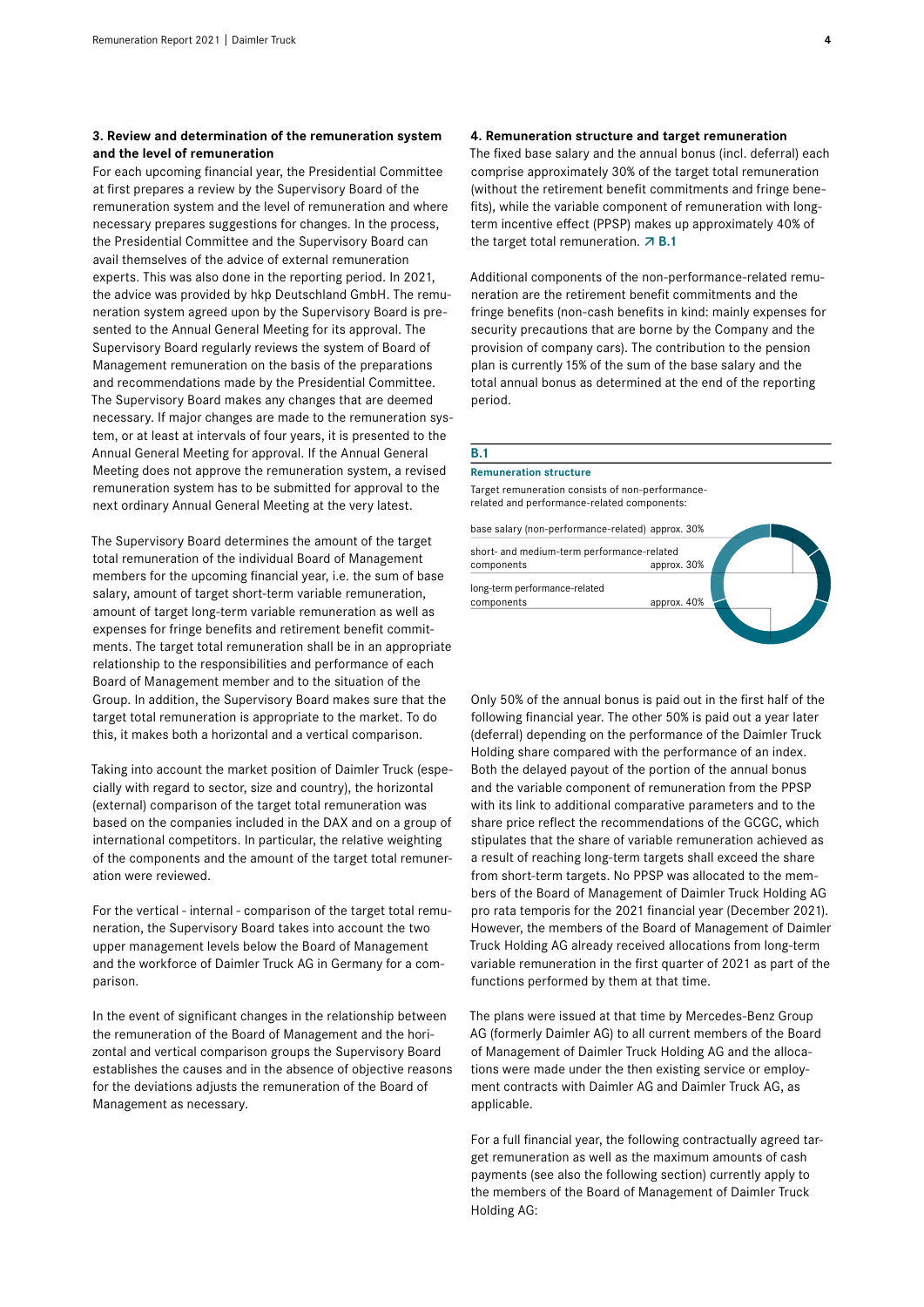| Contractually agreed target and maximum cash remuneration 1) for a full financial year in thousands of euros |                     |                                                                                         |                     |                                                                                         |                                            |                                                                                         |  |  |  |  |
|--------------------------------------------------------------------------------------------------------------|---------------------|-----------------------------------------------------------------------------------------|---------------------|-----------------------------------------------------------------------------------------|--------------------------------------------|-----------------------------------------------------------------------------------------|--|--|--|--|
|                                                                                                              |                     | <b>Chairman of the Board of Management</b>                                              |                     | <b>Chief Financial Officer</b>                                                          | <b>Ordinary Board of Management member</b> |                                                                                         |  |  |  |  |
| In thousands of $\epsilon$                                                                                   | Target remuneration | Cash flow cap (exclud-<br>ing fringe benefits and<br>retirement benefit<br>commitments) | Target remuneration | Cash flow cap (exclud-<br>ing fringe benefits and<br>retirement benefit<br>commitments) | Target remuneration                        | Cash flow cap (exclud-<br>ing fringe benefits and<br>retirement benefit<br>commitments) |  |  |  |  |
|                                                                                                              |                     |                                                                                         |                     |                                                                                         |                                            |                                                                                         |  |  |  |  |
| Base salary                                                                                                  | 1,300               |                                                                                         | 650                 |                                                                                         | 650                                        |                                                                                         |  |  |  |  |
| Annual bonus<br>(incl. deferral)                                                                             | 1.300               |                                                                                         | 650                 |                                                                                         | 650                                        |                                                                                         |  |  |  |  |
| PPSP                                                                                                         | 1.900               |                                                                                         | 900                 |                                                                                         | 800                                        |                                                                                         |  |  |  |  |
| Total                                                                                                        | 4.500               | 7.650                                                                                   | 2.200               | 4.180                                                                                   | 2.100                                      | 3.990                                                                                   |  |  |  |  |

**Contractually agreed target and maximum cash remuneration 1) for a full financial year in thousands of euros**

1 1)The annual expenses for fringe benefits and retirement benefit commitments may vary depending on the financial year and Board of Management member and is therefore not shown in the table. Amount specified under PPSP: value when granted in thousands of euros under service contracts Amount specified under annual bonus: 50% pay-out in the first year following the financial year; remaining 50% payment in the second year following the financial year = deferral

#### **5. Compliance with maximum remuneration**

The amounts of remuneration of Board of Management members are limited not only with regard to the variable components but also by a maximum amount of cash payments and a maximum total remuneration pursuant to Section 87a Subsection 1 Sentence 2 No. 1 AktG.

The maximum amount of cash payments to the members of the Board of Management was set at 1.9 times the sum of the base salary, the target annual bonus and the value when granted of the PPSP in each case. It is1.7 times for the Chairman of the Board of Management. The possible cap on the amount exceeding the maximum limit of the cash payments takes place with the payment of the PPSP issued in the relevant financial year. **7 B.2** 

In accordance with Section 87a Subsection 1 Sentence 2 No. 1 AktG, the Supervisory Board has also set a maximum remuneration that was analyzed with regard to its appropriateness. The maximum remuneration for one financial year amounts to EUR 10,000,000 for the Chairman of the Board of Management (pro rata temporis for the 2021 financial year/December 2021: EUR 833,333. Remuneration December 2021: see tables B8 and B9) and EUR 6,000,000 for an ordinary member of the Board of Management (pro rata temporis for the 2021 financial year/ December 2021: EUR 500,000. Remuneration December 2021: see tables B8 and B9). The sum of all payments (base salary, annual bonus, PPSP) or, in the case of fringe benefits and retirement benefit commitments, the expense resulting from commitments made in one year is limited to this value, regardless of when the payments are made.



**Calculation of the maximum amount of remuneration (cash flow cap) and maximum total remuneration 2021**



The possible cap on the amount exceeding the maximum amount of remuneration (1) and/or the maximum total remuneration (2) takes place in each case with the payment of the PPSP, 3) 15% based on base salary plus annual bonus. 4) The maximum remuneration for one financial year amounts to EUR10,000,000 for the Chairman of the Board of Management and EUR 6,000,000 for an ordinary member of the Board of Management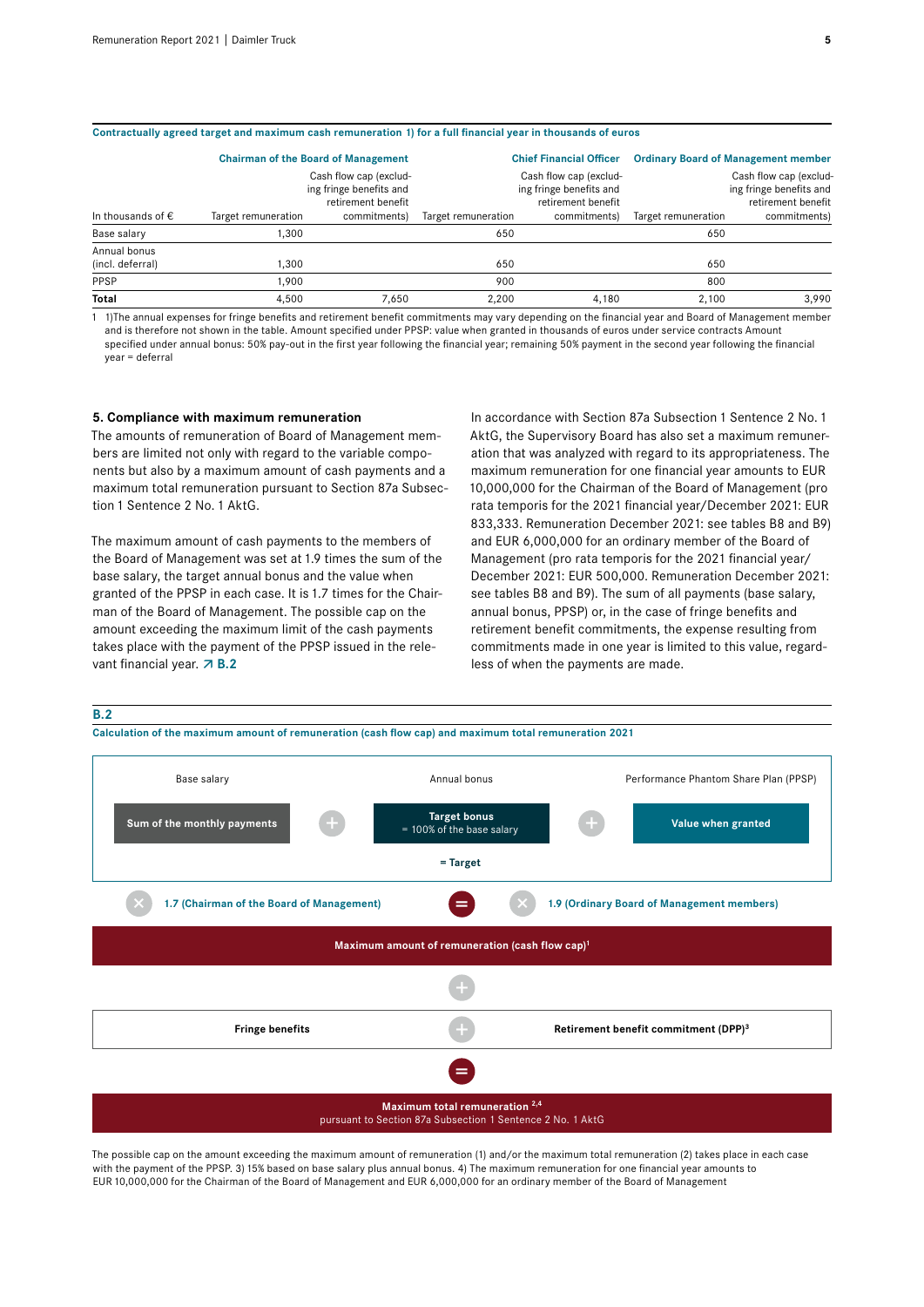If the sum of the amounts paid exceeds the maximum remuneration pursuant to Section 87a Subsection 1 Sentence 2 No. 1 AktG, the remuneration component last paid, as a rule the PPSP, will be reduced. For the 2021 financial year, the total compensation of all members of the Executive Board will be below the relevant pro-rata maximum total compensation fixed salary, bonus and expected deferral, which will be paid in 2023. An exact comparison cannot be made at present as the final value of the deferral has not yet been determined. A final statement will be made in the Compensation Report 2023.

# IV. Remuneration of the Board of Management in the 2021 financial year

#### **1. Fixed remuneration components**

#### **Base salary**

The base salary is fixed remuneration relating to the entire year, oriented toward the area of responsibility and the experience of each Board of Management member and paid out in twelve monthly installments.

#### **Fringe benefits**

Fringe benefits are an additional component of the fixed remuneration. These are mainly composed of expenses for security precautions and the provision of company cars, which can also be used privately, and the resulting non-cash benefit.

In addition, Ms. Rådström received a housing allowance (noncash benefit) of kEUR 4 for December 2021. Daimler Truck Holding AG also pays allowances for private health and longterm care insurance for Ms. Rådström and maintains accident insurance for the benefit of the members of the Board of Management.

In addition, the members of the Board of Management were also covered in the reporting period by insurance against pecuniary damage, taken out by and in the interest of the Company for corporate bodies and certain senior executives, with an appropriate deductible pursuant to Section 93 Subsection 2 AktG. The insurance premiums were paid by the Company.

In exceptional cases, members who are newly appointed to the Board of Management can receive one-time payments to reimburse them for the loss of remuneration from their previous employment. No one-time payments were granted in December 2021.

#### **Company retirement benefit plan**

In 2012, Daimler AG introduced a new company retirement benefit plan for new entrants and new appointments for employees paid according to collective bargaining wage tariffs as well as for executives: the "Daimler Pensions Plan". This retirement benefit system features the payment of annual contributions by the Company and is oriented toward the capital market. The Company merely makes a commitment to guarantee the total of contributions paid, which are invested in the capital market according to a precautionary investment concept.

The Supervisory Board of Daimler Truck Holding AG has approved the application of this retirement benefit system for all members of the Board of Management (without the chairman of the Board of Management) appointed since December 2021. The amount of the annual contributions results from a fixed percentage of the base salary and the annual bonus for the respective financial year calculated as of the annual closing date. This percentage is currently 15%.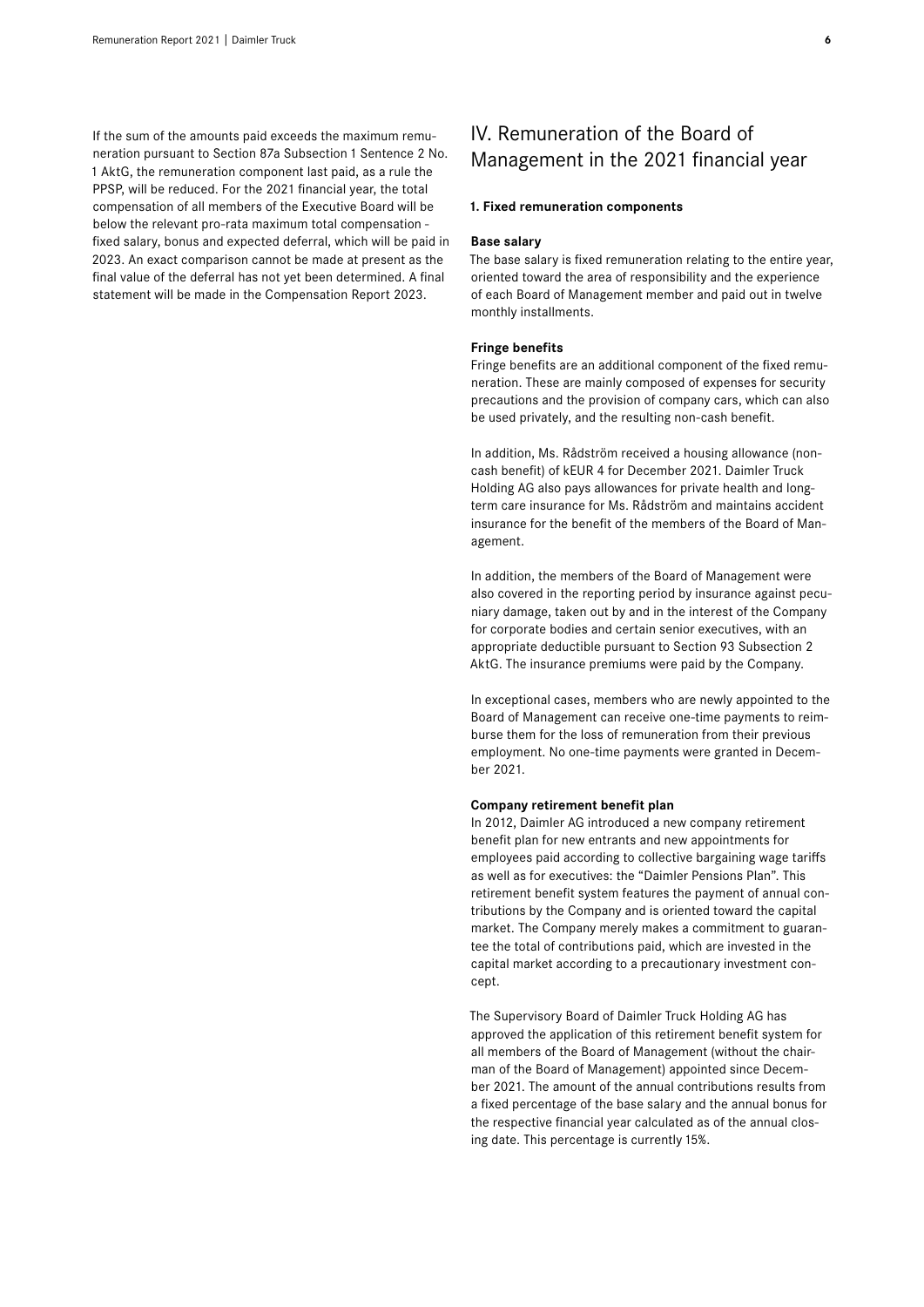The contributions to the retirement provision are granted until the age of 62. The benefit from the Daimler Pensions Plan is payable to surviving Board of Management members at the earliest at the age of 62, irrespective of their age upon retirement. If a member of the Board of Management retires due to disability, the benefit is paid as a disability pension, even before the age of 62.

The Pension Capital system was used from the beginning of 2006 until the end of 2011. Existing pension agreements of active Board of Management members at the beginning of this period were adjusted correspondingly. All Board of Management members newly appointed during that period were subject exclusively to the Pension Capital system.

Under this system, each Board of Management member is credited with a capital component each year. This capital component comprises an amount equal to15% of the sum of the Board of Management member's fixed base salary and the total annual bonus for the respective financial year on the balance sheet date, multiplied by an age factor equivalent to a rate of return of 6% until 2015 and 5% from 2016. These contributions to pension plans are granted only until the age of 60.

The benefit from the pension capital is payable in the committed amount (sum of the capital components credited including interest) to surviving Board of Management members at the earliest at the age of 60, irrespective of their age upon retirement. If a member of the Board of Management retires due to disability, the benefit is paid as a disability pension, even before the age of 60.

Payments under the retirement benefit system (DPP and PC) can be made in three ways:

- as a single amount;
- in twelve annual installments, whereby interest accrues on each partial amount from the time payments commence until the payout is complete (Pension Capital: 6% or 5%; Daimler Pensions Plan: in accordance with applicable law);
- as an annuity with annual increases (Pension Capital: 3.5% or in accordance with applicable law; Daimler Pensions Plan: in accordance with applicable law).

The contracts specify that if a Board of Management member passes away before retiring for reason of age, the spouse/registered civil partner or dependent children is/are entitled to the full committed amount in the case of the Pension Capital system, and to the credit amount reached plus an imputed amount until the age of 62 in the case of the Daimler Pensions Plan.

If a Board of Management member passes away after retiring for reason of age, in the case of payment of twelve annual installments the heirs are entitled to the remaining present value. In the case of a pension with benefits for surviving dependents, the spouse/registered partner or dependent children is/are entitled to 60% of the discounted terminal value (Pension Capital), or the spouse/registered civil partner is entitled to 60% of the actual pension (Daimler Pensions Plan).

Service costs for pension obligations to Board of Management members in accordance with IFRS amounted to € 0.2 million in the 2021 financial year (December). The present value of the total defined benefit obligation according to IFRS amounted to € 0.2 million as of December 31, 2021.

The service costs and present value of the pension obligations for each Board of Management member are shown in the following table:

#### **Active members of the Board of Management – retirement benefit commitment Values pursuant to IAS 19**

|                              | 194.6                                 | 248.7                                                                                     |
|------------------------------|---------------------------------------|-------------------------------------------------------------------------------------------|
| Total <sup>4</sup>           |                                       |                                                                                           |
| Gorbach, Andreas             | 8.1                                   | 28.9                                                                                      |
| Unger, Stephan               | 8.1                                   | 13.1                                                                                      |
| Deppen, Karl                 | 8.1                                   | 11.4                                                                                      |
| O'Leary, John <sup>3</sup>   | 0.0                                   | 0.0                                                                                       |
| Rådström, Karin <sup>2</sup> | 154.0                                 | 167.2                                                                                     |
| Hartwig, Jürgen              | 8.1                                   | 9.1                                                                                       |
| Götz, Jochen                 | 8.1                                   | 19.0                                                                                      |
| Daum, Martin <sup>1</sup>    | 0.0                                   | 0.0                                                                                       |
| In thousands of $\epsilon$   | December 2021                         | Year 2021                                                                                 |
|                              | <b>Expense IFRS</b><br>(service cost) | Present value of the retire-<br>ment benefit entitlement<br><b>IFRS as of December 31</b> |

1 No more contributions, commitment remained in MBG (DAG)

2 Including transfer module from DTAG DPP commitment

3 Neither in Germany nor abroad are any commitments arising from his activities of the Board of DTHAG

4 Figure may not tie due to rounding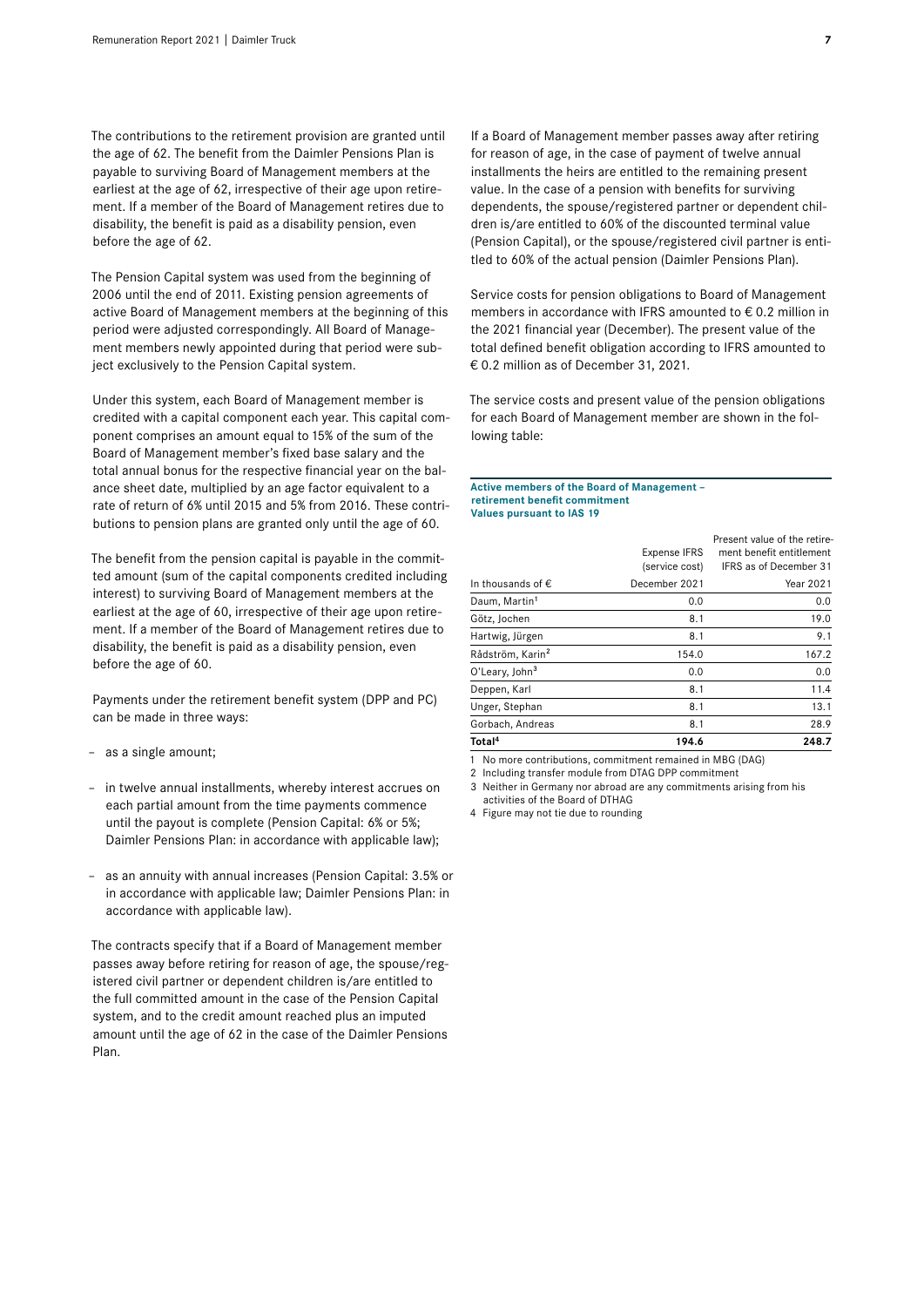#### **2. Variable remuneration components**

#### **Annual bonus**

The **annual bonus** is a short and medium-term variable remuneration that provides an incentive for the contribution made in the financial year to the operational implementation of our corporate strategy, in particular the future-proofing expansion of our business model as a commercial vehicle manufacturer. The financial performance criteria are based on the operating result of the Daimler Truck Group (EBIT) and the free cash flow of the industrial business, each of which is weighted at 50%. EBIT and the free cash flow of the industrial business are the most important financial performance indicators for the Daimler Truck Group.

The operating performance indicator EBIT measures the profitability of the Daimler Truck Group; the free cash flow of the industrial business is of outstanding importance for its financial strength. The strengthening of the operating business and the strong focus on cash flow optimization contribute sustainably to the achievement of the corporate strategy and

long-term business development. The annual bonus is also impacted by the sustainability-oriented transformation targets set by the Supervisory Board as well as by the non-financial targets for the Board of Management as a whole. These factors can raise or lower the annual bonus by 0% up to +25% and +/-10%, respectively.

50% of the annual bonus is paid in cash in the first half of the following financial year. The other 50% is paid out a year later (deferral) depending on the performance of the Daimler Truck Holding share compared with the performance of the STOXX Europe Auto Index during the following year. The relevant amount is multiplied by the relative performance of the Daimler Truck Holding share compared with the performance of the STOXX Auto during the period from December 31, 2021 to December 31, 2022. Each percentage point of performance above/below that of the STOXX Europe Auto Index increases/ reduces the deferral payout accordingly. The total amount to be paid out from the annual bonus (incl. deferral) is limited to 2 times the base salary of the respective financial year.

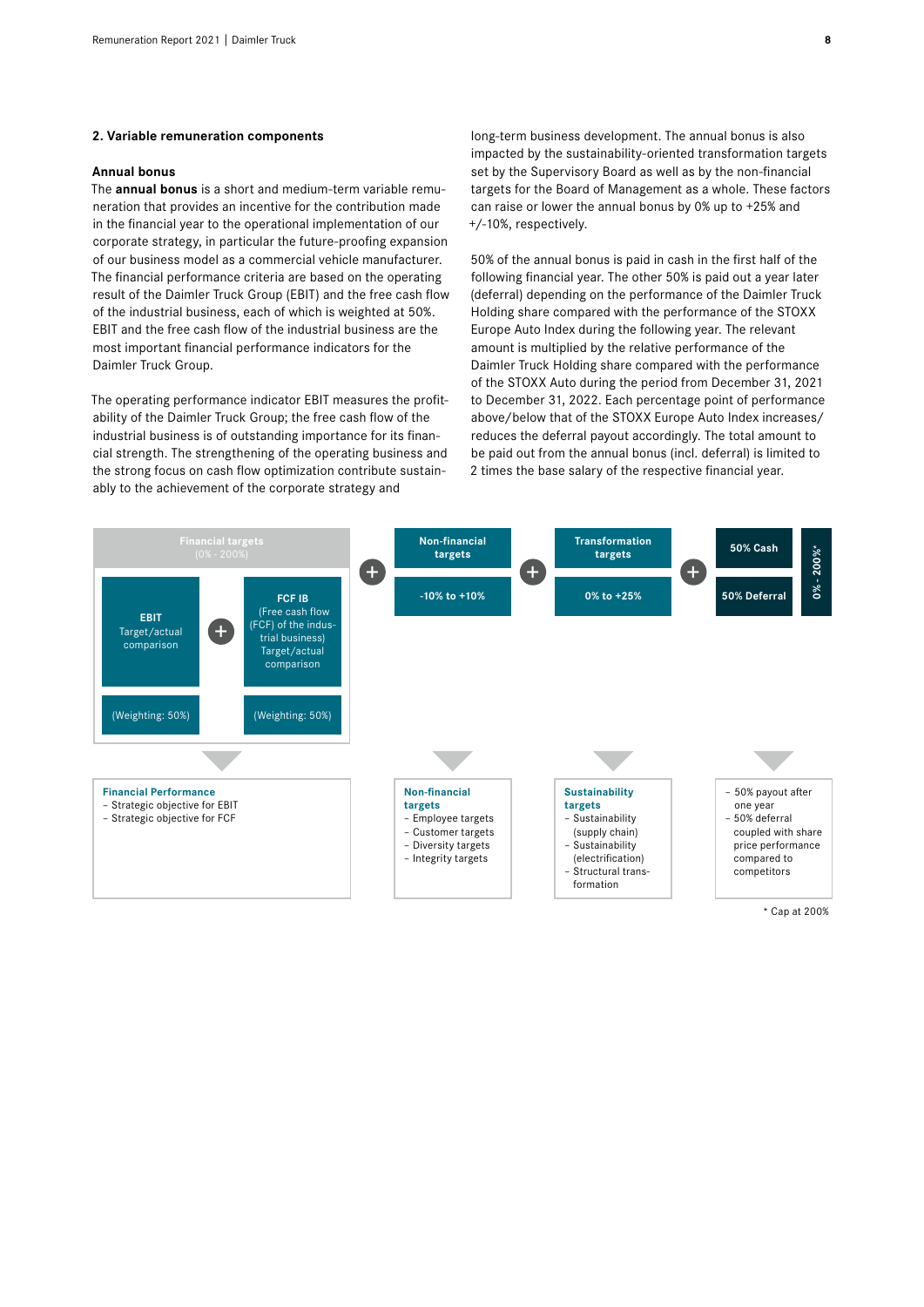#### **Financial targets**

The target value of EBIT (corresponding to 100% target achievement) for each financial year is derived on the basis of the desired medium-term return, which is set by the Supervisory Board and is ambitious and oriented toward the competitive environment, and derived from the growth targets. The starting point of the calculation is the revenue of the previous year for the industrial business and the equity of the previous year for the financial services business. The target value for the free cash flow of the industrial business (corresponding to 100% target achievement) in the respective financial year is based on the defined EBIT target of the industrial business as well as on a strategic target for the cash conversion rate. The cash conversion rate is the proportion of the period's result that is scheduled to flow into the Group's liquidity after the payments for the necessary investments in research, development, tangible fixed assets and working capital are taken into account as part of the strategic growth target.

The range of possible target achievement for the two financial targets (EBIT and free cash flow of the industrial business) is between 0% and 200%. The lower limit of this range is 25% of the target value; the upper limit is125% of the target value. If the actually achieved value is at or under the lower limit of the range, the target achievement degree is always 0%. The total absence of a bonus is therefore possible.

If the actually achieved value is at or above the upper limit of the range, the target achievement degree is 200%, which is the maximum it can reach. The degree of target achievement develops linearly within the range. **7 B.3** 

#### **B.3 Financial targets: EBIT and free cash flow of the industrial business (FCF IB)**

Achievement of EBIT respectively FCF IB target results in 150% target achievement



#### **Non-financial targets**

The non-financial targets are divided into four categories. Each category is weighted equally and receives an addition or a deduction of up to 2.5 percentage points to or from the degree of achievement of the financial target. After the end of the financial year, the degree of target achievement is calculated by comparing the target value and the actual value. On this basis, an addition to or a deduction from the degree of financial target achievement of up to a total amount of 10 percentage points is possible. The total of the addition or deduction resulting from the non-financial targets is rounded in accordance with standard business rounding principles. For the 2021 financial year, this results in an addition of +6 percentage points (rounded).

#### Specifically:

**B.5**

Achievement of the Group-level targets regarding the further development and permanent establishment of integrity was measured on the basis of certain standardized questions in a global employee survey. This measurement was based on the achieved approval rate of any question and the average approval rate achieved across all questions (integrity indicator). This served as the basis for determining that +1.0 percentage point of the target was achieved at the Group level. **7 B.4** 

| B.4                             |                          |                       |                                  |
|---------------------------------|--------------------------|-----------------------|----------------------------------|
| Integrity                       |                          |                       |                                  |
| Degree of target<br>achievement | Addition or<br>deduction | Integity<br>Indicator | Approval rate<br>of any question |
| excellent                       | 2.5%                     | $>80\%$               | >74%                             |
| good                            | 2.0%                     | 71-80%                | 65-74%                           |
| average                         | 1.0%                     | 61-70%                | 60-64%                           |
| low                             | $-2.5%$                  | $\leq 60\%$           | $\leq 59\%$                      |

Quality KPIs were defined for the fiscal year for vehicles in the regions according to different products. On the basis of a comparison of the target value and the actual value, the degree of target achievement at the Group level is 1 percentage point. **7 B.5** 

| Quality                         |                                 |                          |
|---------------------------------|---------------------------------|--------------------------|
| Degree of target<br>achievement | Degree of target<br>achievement | Addition or<br>deduction |
| excellent                       | 2.5%                            | >80%                     |
| good                            | 2.0%                            | 71-80%                   |
| average                         | 1.0%                            | 61-70%                   |
| low                             | $-2.5%$                         | $\leq 60\%$              |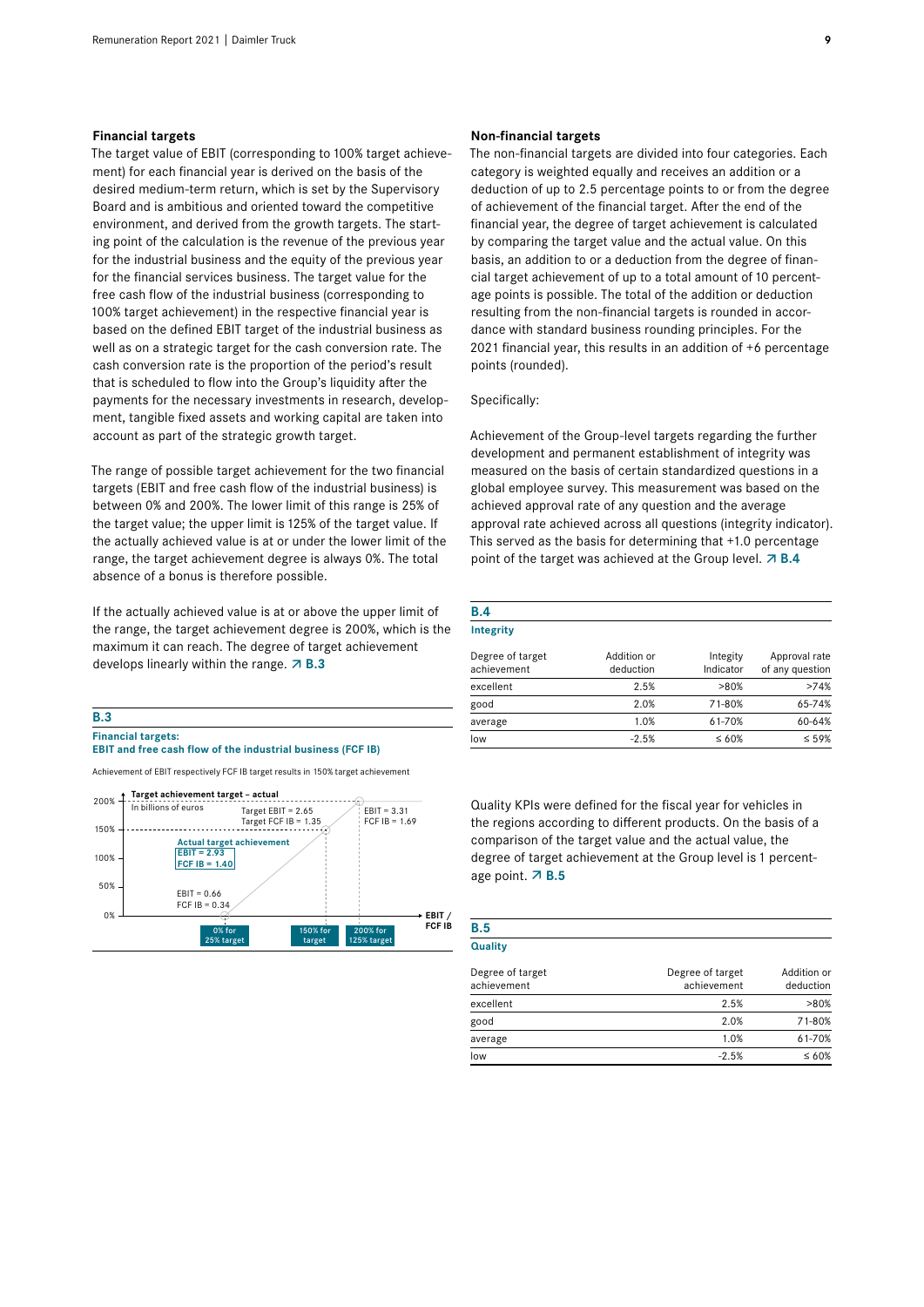The degree of the employees' commitment to the Group (employee engagement) was calculated on the basis of their answers to certain standardized questions in our global employee survey. These answers, together with the participation rate achieved in the employee survey, were used to derive a degree of target achievement of +2.0 percentage points at the Group level for the maintenance and enhancement of a high level of satisfaction and motivation among the employees. **B.6**

| <b>B.6</b>                 |  |
|----------------------------|--|
| <b>Employee Engagement</b> |  |

| Degree of target<br>achievement | Addition or<br>deduction | Employee    | engagement Participation rate |
|---------------------------------|--------------------------|-------------|-------------------------------|
| excellent                       | 2.5%                     | >35%        | >70%                          |
| good                            | 2.0%                     | 31-35%      | 66-70%                        |
| average                         | 1.0%                     | 25-30%      | $61 - 65%$                    |
| low                             | $-2.5%$                  | $\leq 25\%$ | $\leq 60\%$                   |

A target for the proportion of women in executive positions was defined at the Group level for a period of several years on the basis of Daimler Truck's in-house guidelines for the proportion of women in management positions (Gender Diversity Aspirational Guidelines), which go beyond the legally obligatory targets. A degree of target achievement of +2.0 percentage points was determined for this in a comparison of actual and target values that was conducted at the end of the financial year. **7 B.7** 

| <b>B.7</b>       |             |
|------------------|-------------|
| <b>Diversity</b> |             |
| Degree of target | Addition or |
| achievement      | deduction   |

| ucuucuun | <b>DIVULUILY</b> | Aspirational Galachiles   |
|----------|------------------|---------------------------|
| 2.5%     | >35%             | Target overachieved ≥10%  |
| 2.0%     | 31-35%           | Target overachieved < 10% |
| 1.0%     | 25-30%           | Target achieved           |
| $-2.5%$  | $\leq 25\%$      | Target not achieved       |
|          |                  |                           |

Gender

#### **Transformation targets**

The transformation targets represent both quantitative and qualitative aspects. They can add up to 25 percentage points to the degree to which the financial targets have been achieved. In order to take into account the implementation of the future-oriented measures for the technological and sustainable realignment of the Group, the divisions defined measurable key performance indicators and target values from the future-oriented fields at the beginning of the 2021 financial year. In 2021, the focus here included sustainability in supply chains, electricity, and structural change. Here, as an integral part of our corporate strategy, sustainability/Environment Social Governance (ESG ) aspects have an explicit significance for our business dealings.

After the conclusion of the 2021 financial year, a comparison of the actual and target values was conducted for the transformation targets. The Supervisory Board derived the Board of Management's shared degree of target achievement from these target achievements as well as the strategic, organizational and structural contribution of the Board of Management as a whole, taking into account the economic environment and the competitive situation and positioning of the Group. For the 2021 financial year, this leads to the addition of +20 percentage points to the degree to which the financial targets have been achieved.

#### **Amount of the annual bonus 2021 to be paid out**

50% of the annual bonus 2021 will be paid to the members of the Board of Management in the first half of 2022. The target achievements described above result in the following amounts to be paid out  $\overline{A}$  **B.8**:

#### **B.8 Annual bonus for members of the Board of Management Amount of the annual bonus 2021 to be paid out**

|                  | Target amount<br>thousands of Euro<br>12/2021 | Target<br>Achievement<br>financial<br>targets in % | Addition/<br>deduction<br>non-financial<br>targets in % | Addition/<br>deduction<br>transformation<br>targets in % | <b>Total Target</b><br>Achievements in % | Target amount<br>thousands of Euro | Amount to be<br>paid out in<br>thousands of Euro<br>(excl. Deferral) |
|------------------|-----------------------------------------------|----------------------------------------------------|---------------------------------------------------------|----------------------------------------------------------|------------------------------------------|------------------------------------|----------------------------------------------------------------------|
| Daum, Martin     | 108.3                                         |                                                    |                                                         |                                                          |                                          | 206.9                              | 103.5                                                                |
| Götz, Jochen     | 54.2                                          |                                                    |                                                         |                                                          |                                          | 103.5                              | 51.7                                                                 |
| Hartwig, Jürgen  | 54.2                                          |                                                    |                                                         |                                                          |                                          | 103.5                              | 51.7                                                                 |
| Rådström, Karin  | 54.2                                          |                                                    |                                                         |                                                          |                                          | 103.5                              | 51.7                                                                 |
| O'Leary, John    | 54.2                                          | 165%                                               | 6%                                                      | 20%                                                      | 191%                                     | 103.5                              | 51.7                                                                 |
| Deppen, Karl     | 54.2                                          |                                                    |                                                         |                                                          |                                          | 103.5                              | 51.7                                                                 |
| Unger, Stephan   | 54.2                                          |                                                    |                                                         |                                                          |                                          | 103.5                              | 51.7                                                                 |
| Gorbach, Andreas | 54.2                                          |                                                    |                                                         |                                                          |                                          | 103.5                              | 51.7                                                                 |
| Gesamt           | 487.5                                         |                                                    |                                                         |                                                          |                                          | 931.1                              | 465.6                                                                |

\*The annual bonus for John O'Leary was calculated on the basis of basic compensation in euros. Change in fixed salary due to exchange rate

Diversity Aspirational Guidelines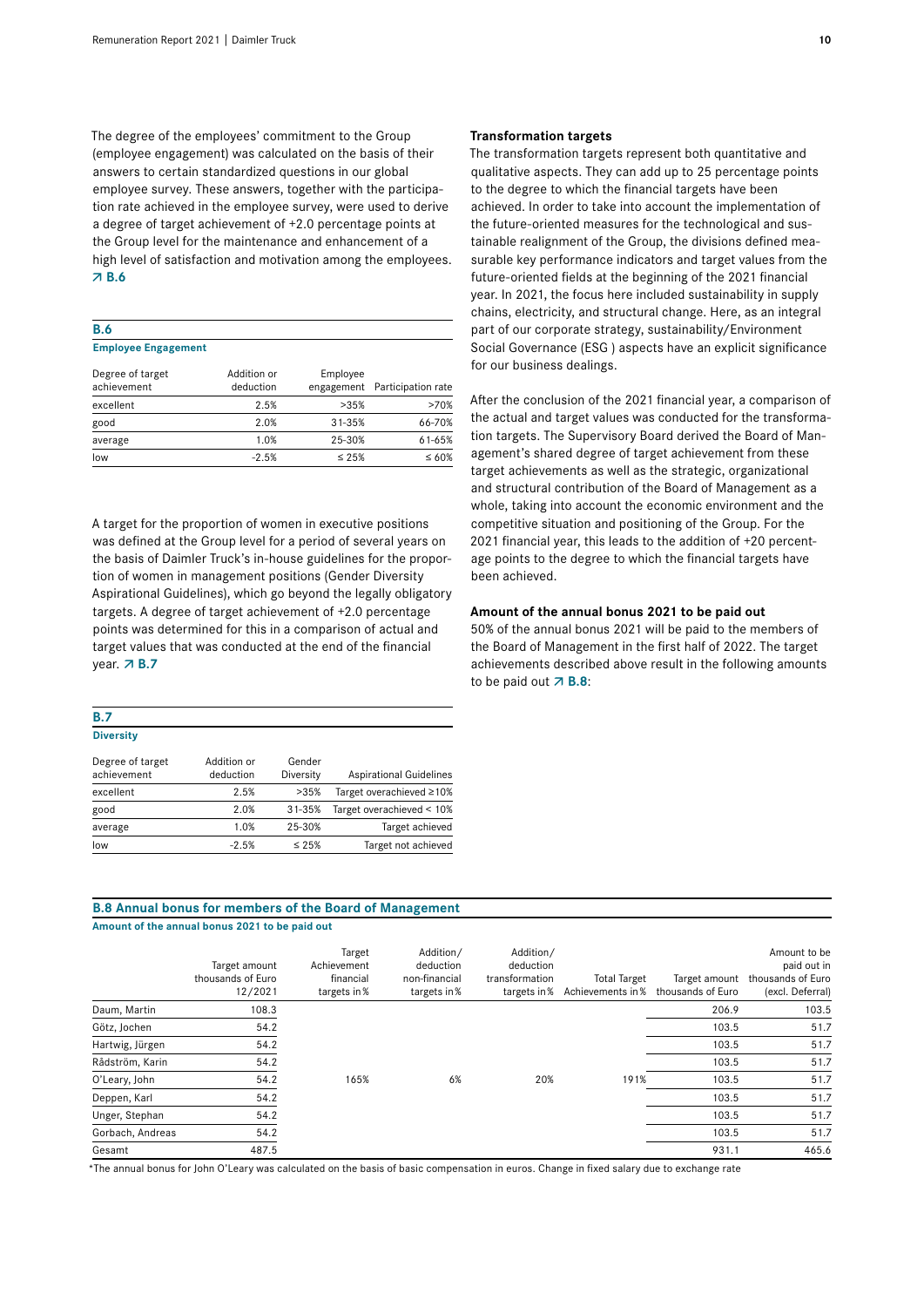#### **Performance Phantom Share Plan (PPSP)**

The Performance Phantom Share Plan (PPSP) is a long-term variable remuneration component that is generally allocated to the members of the Board of Management of Daimler Truck Holding AG in annual tranches.

The Performance Phantom Share Plan is based on virtual shares (phantom shares) which are allocated at the beginning of the plan. During a 3-year performance period, the Group's performance is measured using the performance indicators ROS (return on sales) according to the consolidated financial statements of Daimler Truck Holding AG compared with a competitor group as well as share performance compared with the share performance of the competitor group including Daimler Truck.

The result of the performance measurement determines the final number of phantom shares allocated to the plan participants. After the 1-year retention period following the performance period, the amount per virtual share to be actually paid out is calculated on the basis of the applicable share price at

that time. The equivalent value of the phantom shares is paid out at the end of the plan in cash. A dividend equivalent is applied for each phantom share held if a dividend is paid out for shares of the Company in the respective year. For the Performance Phantom Share Plan, the final share price is limited to 2.5 times the initial share price.

The previous PPSP tranches 2018, 2019, 2020 and 2021 were transferred by transfer agreements from Mercedes-Benz Group AG (formerly: Daimler AG) to Daimler Truck Holding AG and are continued by the latter for all members of the Board of Management. Due to the new formation of Daimler Truck Holding AG, no allocation has yet been made by Daimler Truck Holding AG for the 2021 financial year.

An allocation by Daimler Truck Holding AG to the members of the Board of Management of Daimler Truck Holding AG will be made for the first time in the 2022 financial year. The changes for the 2022 financial year are described in the chapter "Outlook for the 2022 financial year".

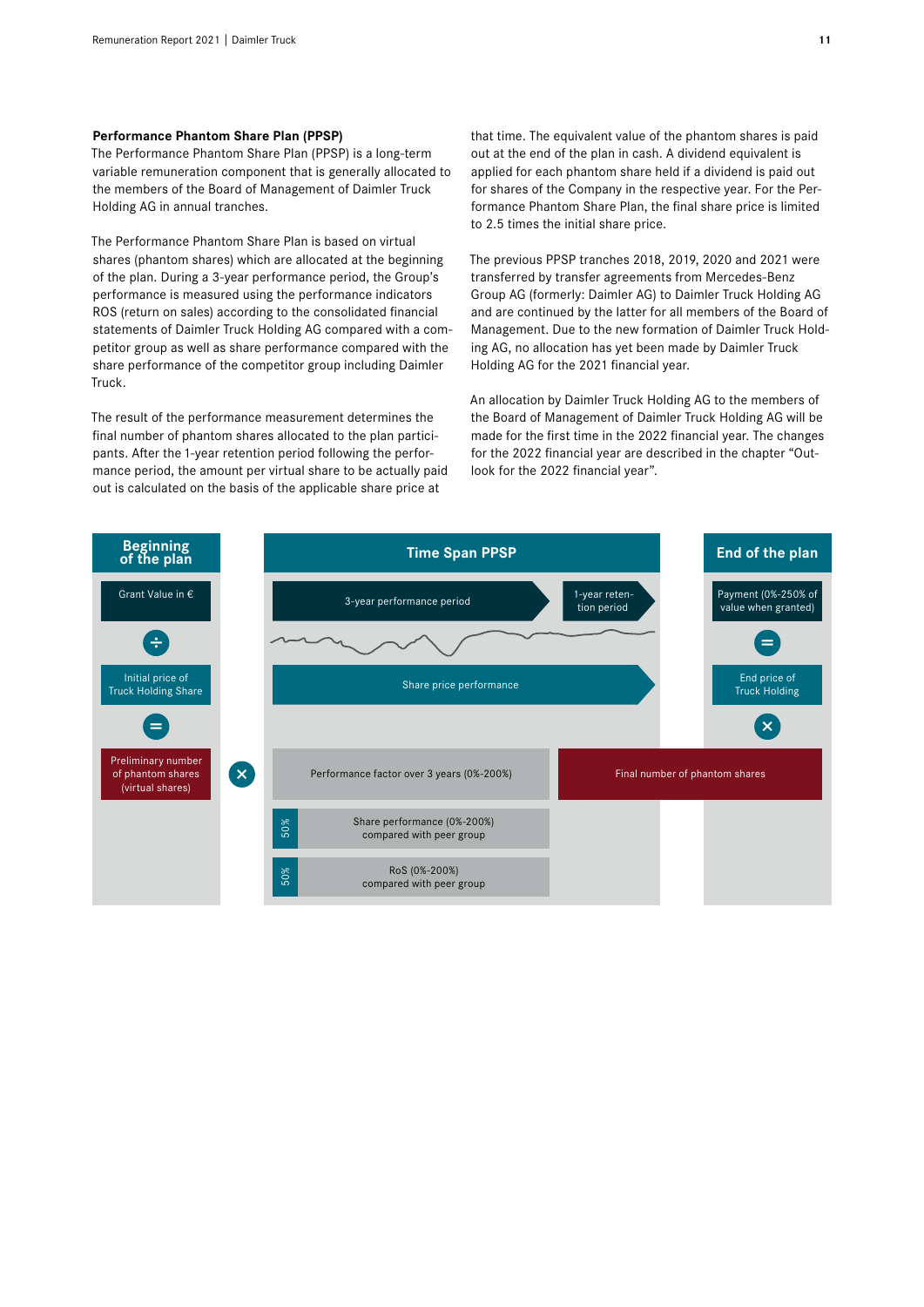#### **3. Malus and clawback provisions**

Malus or clawback provisions are implemented in the service contracts and the terms governing the PPSP.

According to these provisions, a violation in the capacity as a member of the Company's Board of Management of the duties pursuant to Section 93 AktG and, in particular, of the principles laid down in the Company's Integrity Code may lead to the partial reduction or complete elimination of the annual bonus. If it is not possible to reduce a future bonus payment or a payment that has yet to be made, the Board of Management member in question will be required to pay back the already paid out amount of the bonus reduction. The Supervisory Board shall decide whether to perform a reduction and the amount thereof, taking into account the particular circumstances of the individual case and weighing up the interests of both contractual parties.

The terms governing the PPSP include a provision that allows, prior to the payout of the plan proceeds, for the partial reduction or complete elimination of the preliminary (including the adjusted) and final number of shares allocated to any member of the Board of Management who clearly violates the principles laid down in the Company's Integrity Code or any other professional obligations. The Supervisory Board decides on such reductions.

In the 2021 financial year, no circumstances occurred that would justify a reduction or clawback of the variable remuneration. Therefore, no clawback had to be made on this basis.

#### **4. Stock ownership guidelines**

To further align the interests of the Board of Management and shareholders, stock ownership guidelines (SOG) are in place in connection with the Board of Management remuneration. These guidelines require the members of the Board of Management to purchase Daimler Truck Holding shares over several years until the SOG target is reached and to hold those shares until the end of their Board of Management membership. In fulfillment of the guidelines, up to 25% of the gross remuneration out of each Performance Phantom Share Plan is generally to be used to acquire ordinary shares in the Company, but the required shares can also be acquired in other ways. The number of shares to be acquired and held (SOG target) is as follows, depending on the function of the relevant Board of Management member:

- Chairman of the Board of Management: 75,000 shares in Daimler Truck Holding AG
- Chief Financial Officer: 25,000 shares in Daimler Truck Holding AG
- Other ordinary members of the Board of Management: 20,000 shares in Daimler Truck Holding AG

Starting with the payment of the 2018 PPSP (beginning 2022) and in the following years members of the Board of Management will invest in Daimler Truck Holding AG shares to fulfill the above-mentioned SOG targets.

#### **5.Benefits in the event of early termination and other contractual provisions**

The service contracts of the members of the Board of Management are concluded for the duration of the appointment and are extended in each case for the duration of the reappointment. If the appointment of a member of the Board of Management is cancelled pursuant to Section 84 Subsection 3 AktG and if there is good cause *(wichtiger Grund)* as defined by Section 626 of the German Civil Code *(Bürgerliches Gesetzbuch – BGB),* the service contract shall also terminate on the date on which the cancellation of the appointment takes effect. In this case, the affected Board of Management member shall no longer receive any payments from the effective date of the cancellation.

In the event of early termination of the service contract without good cause within the meaning of Section 626 BGB, Board of Management service contracts include commitments to payment of the base salary until the end of the original term of the service contract. Such persons are only entitled to payment of the annual bonus (incl. deferral) pro rata for the period until the end of the membership in the Board of Management. Entitlement to payment of the performance-related components of remuneration with a long-term incentive effect (PPSP) that has already been allocated is defined by the conditions of the respective plans. The payments described above are subject to the severance payment cap of the GCGC. Their total including fringe benefits is limited to double the annual remuneration and may not exceed the total remuneration for the remaining term of the service contract.

In the event of early termination of the service contract, both the short-term and the delayed medium-term component (deferral) of the annual bonus, and the proceeds from the long-term PPSP, are paid out not when the contract is terminated but instead at the points in time agreed upon in the service contract or in the terms and conditions of the PPSP plan.

There are no assurances for cases in which membership in the Board of Management is terminated early because of a change of control.

In the event of regular termination of the service agreement, there are no further contractual provisions or restrictions.

#### **6. Sideline activities**

The members of the Board of Management should accept management board or supervisory board positions and/or any other administrative or honorary functions outside the Group only to a limited extent. Furthermore, they require the prior consent of the Presidential Committee and the annual approval of the Supervisory Board before commencing any sideline activities. This ensures that neither the time required nor the remuneration paid for such activities leads to any conflict with the members' duties to the Group. Insofar as such sideline activities are memberships of statutory supervisory boards or comparable boards of business enterprises, they are disclosed in the notes to the annual financial statements of Daimler Truck Holding AG, which are published on our website. In general, Board of Management members have no right to separate remuneration for board positions held at other companies of the Group.

#### **7. Benefits from third parties**

The members of the Board of Management of Daimler Truck Holding AG have not received any benefits from third parties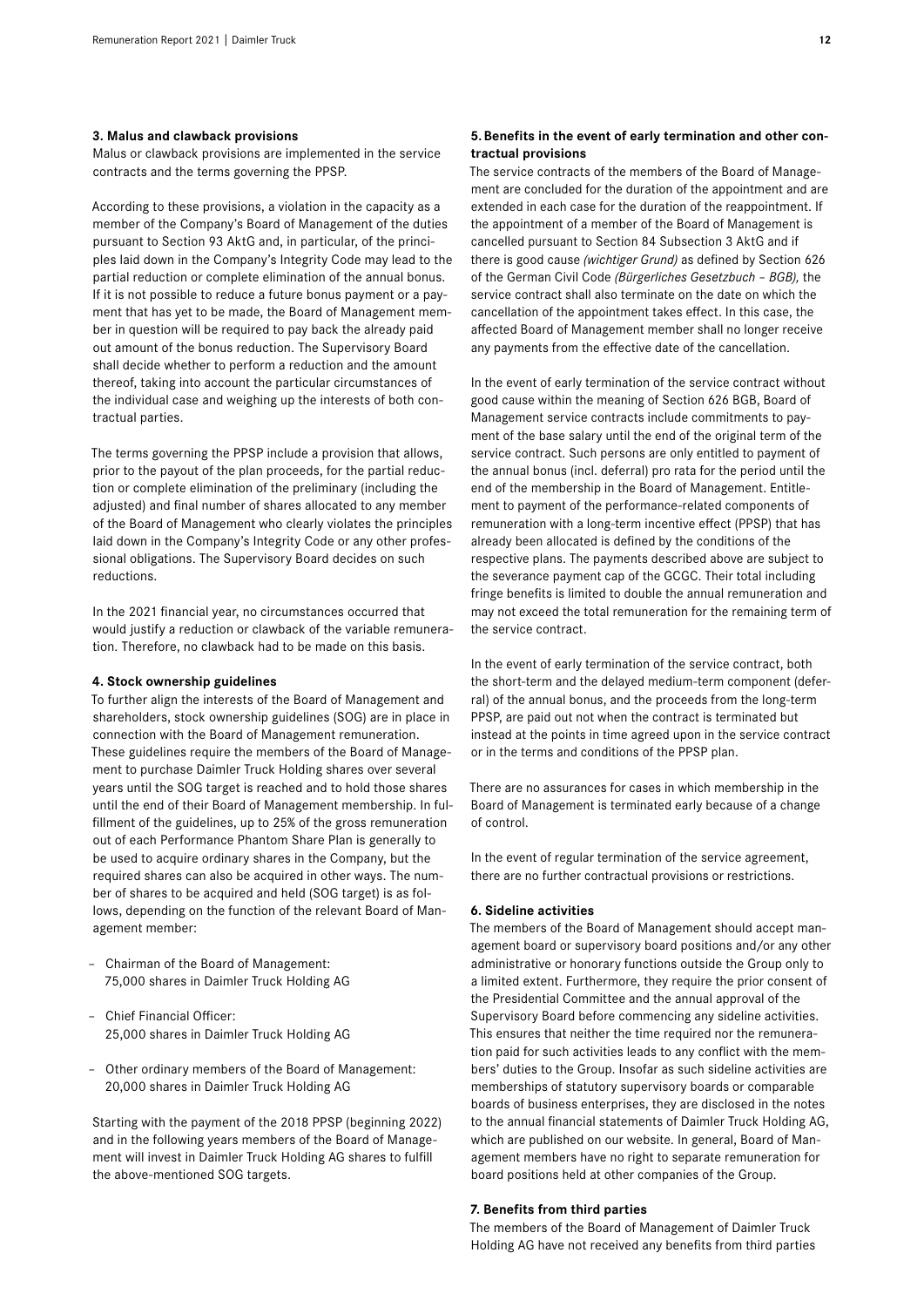for their service on the Board of Management of Daimler Truck Holding AG.

#### **8. Disclosure of the remuneration of the members of the Board of Management on an individual basis**

The remuneration granted and owed to the individual members of the Board of Management and their relative shares are shown in the following table pursuant to Section 162 AktG  **B.9**. As a matter of principle, the amounts are recognized on the basis of the vested rights. For this purpose, the remuneration granted and owed shall be the remuneration for which the underlying service has been performed in full by the end of the 2021 financial year. Accordingly, 50% of the amount of the annual bonus to be paid out are allocated to the 2021 financial year, as the underlying service has been performed in full by the Board of Management members by the end of the financial year and the parameters required to determine the payment have been finally established.

The annual bonus 2021 is therefore reported for the 2021 financial year, although the actual payment will be made only in the 2022 financial year. For the other 50% of the annual bonus (the deferral), on the other hand, a reporting logic is chosen that corresponds to a cash flow based interpretation, under which the actual amount of the deferral can be reported when the payment is actually made. This will only be the case in the 2023 financial year.

The PPSP and the deferral will be reported in the future with inflow as compensation granted and owed with the value actually paid out at that time.

For the purposes of transparent reporting, the retirement benefit expense pursuant to IAS19 is additionally disclosed although it is not part of the remuneration granted and owed in accordance with Section 162 AktG.

**B.9**

**Individual remuneration of the members of the Board of Management since December 2021**

|                                                           |                            | <b>Martin Daum</b>                           |                            | <b>Iochen Götz</b>      |                            | Jürgen Hartwig  |
|-----------------------------------------------------------|----------------------------|----------------------------------------------|----------------------------|-------------------------|----------------------------|-----------------|
|                                                           |                            | Chairman of the<br>Board of Management DTHAG |                            | Finance and Controlling |                            | Human Resources |
|                                                           |                            | December 2021                                |                            | December 2021           |                            | December 2021   |
|                                                           | in thousands of $\epsilon$ | in %                                         | in thousands of $\epsilon$ | in%                     | in thousands of $\epsilon$ | in %            |
| Base salary                                               | 108.3                      | 49.6%                                        | 54.2                       | 47.1%                   | 54.2                       | 50.0%           |
| Fringe benefits                                           | 6.7                        | 3.1%                                         | 9.2                        | 8.0%                    | 2.4                        | 2.3%            |
| <b>Total fixed remuneration</b>                           | 115.1                      | 52.7%                                        | 63.4                       | 55.1%                   | 56.6                       | 52.3%           |
| Variable remuneration                                     | 103.5                      | 47.3%                                        | 51.7                       | 44.9%                   | 51.7                       | 47.7%           |
| Annual variable remuneration (50% of annual bonus 2021)   | 103.5                      | 47.3%                                        | 51.7                       | 44.9%                   | 51.7                       | 47.7%           |
| Total remuneration within the meaning of Section 162 AktG | 218.5                      | 100.0%                                       | 115.1                      | 100.0%                  | 108.3                      | 100.0%          |
| Retirement benefit expense                                | 0.0                        |                                              | 8.1                        |                         | 8.1                        |                 |
| Total remuneration (incl. retirement benefit expense)     | 218.5                      |                                              | 123.2                      |                         | 116.4                      |                 |

|                                                           |                                                                                          | <b>Karin Rådström</b> |                                                                                                              | John O'Leary <sup>1</sup> | <b>Karl Anton Deppen</b>                                                                               |        |  |
|-----------------------------------------------------------|------------------------------------------------------------------------------------------|-----------------------|--------------------------------------------------------------------------------------------------------------|---------------------------|--------------------------------------------------------------------------------------------------------|--------|--|
|                                                           | Region Europe and<br>Latin America and the brand<br>Mercedes-Benz Truck<br>December 2021 |                       | Region North America and the<br>brands Freightliner, Western Star<br>and Thomas Built Buses<br>December 2021 |                           | Trucks China and the<br>Regions Japan and India and the<br>brands FUSO and BharatBenz<br>December 2021 |        |  |
|                                                           |                                                                                          |                       |                                                                                                              |                           |                                                                                                        |        |  |
|                                                           | in thousands of $\epsilon$                                                               | in%                   | in thousands of $\epsilon$                                                                                   | in%                       | in thousands of $\epsilon$                                                                             | in $%$ |  |
| Base salary                                               | 54.2                                                                                     | 46.7%                 | 59.4                                                                                                         | 52.4%                     | 54.2                                                                                                   | 48.7%  |  |
| Fringe benefits                                           | 10.0                                                                                     | 8.7%                  | 2.1                                                                                                          | 1.9%                      | 5.3                                                                                                    | 4.7%   |  |
| <b>Total fixed remuneration</b>                           | 64.2                                                                                     | 55.4%                 | 61.5                                                                                                         | 54.3%                     | 59.4                                                                                                   | 53.5%  |  |
| Variable remuneration                                     | 51.7                                                                                     | 44.6%                 | 51.7                                                                                                         | 45.7%                     | 51.7                                                                                                   | 46.5%  |  |
| Annual variable remuneration (50% of annual bonus 2021)   | 51.7                                                                                     | 44.6%                 | 51.7                                                                                                         | 45.7%                     | 51.7                                                                                                   | 46.5%  |  |
| Total remuneration within the meaning of Section 162 AktG | 115.9                                                                                    | 100.0%                | 113.2                                                                                                        | 100.0%                    | 111.2                                                                                                  | 100.0% |  |
| Retirement benefit expense                                | 154.0                                                                                    |                       | 0.0                                                                                                          |                           | 8.1                                                                                                    |        |  |
| Total remuneration (incl. retirement benefit expense)     | 269.9                                                                                    |                       | 113.2                                                                                                        |                           | 119.3                                                                                                  |        |  |

|                                                           |                            | Stephan Unger <sup>2</sup> | <b>Andreas Gorbach</b><br><b>Trucks Technology</b> |        |  |
|-----------------------------------------------------------|----------------------------|----------------------------|----------------------------------------------------|--------|--|
|                                                           |                            | <b>Financial Services</b>  |                                                    |        |  |
|                                                           | December 2021              |                            | December 2021                                      |        |  |
|                                                           | in thousands of $\epsilon$ | in %                       | in thousands of $\epsilon$                         | in %   |  |
| Base salary                                               | 54.2                       | 50.7%                      | 54.2                                               | 49.0%  |  |
| Fringe benefits                                           | 0.9                        | 0.8%                       | 4.7                                                | 4.2%   |  |
| <b>Total fixed remuneration</b>                           | 55.0                       | 51.5%                      | 58.8                                               | 53.2%  |  |
| Variable remuneration                                     | 51.7                       | 48.5%                      | 51.7                                               | 46.8%  |  |
| Annual variable remuneration (50% of annual bonus 2021)   | 51.7                       | 48.5%                      | 51.7                                               | 46.8%  |  |
| Total remuneration within the meaning of Section 162 AktG | 106.8                      | 100.0%                     | 110.6                                              | 100.0% |  |
| Retirement benefit expense                                | 8.1                        |                            | 8.1                                                |        |  |
| Total remuneration (incl. retirement benefit expense)     | 114.9                      |                            | 118.7                                              |        |  |

1 Two contracts (German contract DTHAG and American contract DTNA); most of the remuneration is settled via DTNA in US\$; deviation basic remuneration due to exchange rate

2 Major part of remuneration is charged to Daimler Truck Financial Services GmbH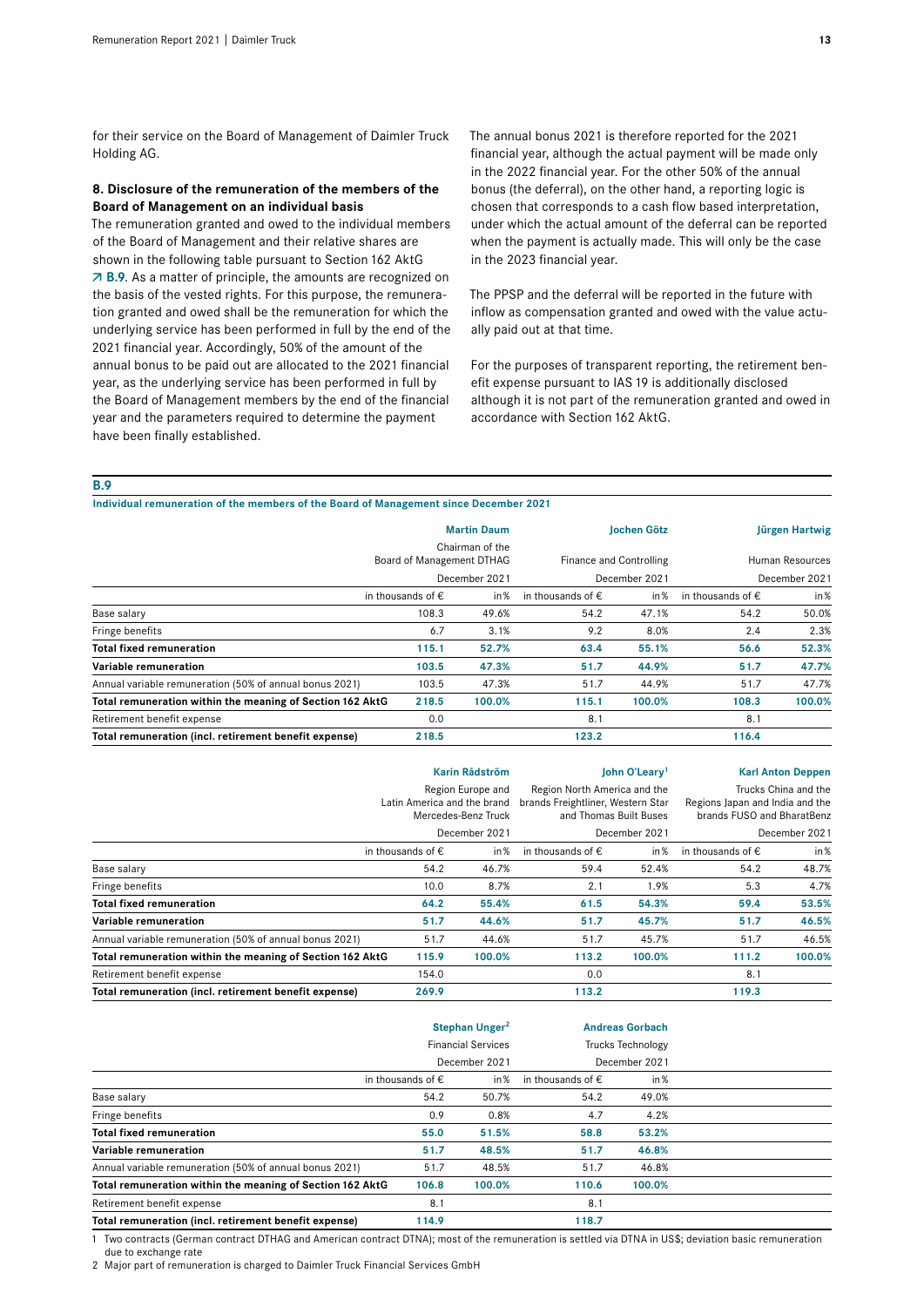#### **Remuneration of members of the Board of Management of Daimler Truck Holding AG until December 2021**

The members of the Board of Management appointed on an interim basis, Mr. Fabian Römer and Mr. Lars Wettlaufer, did not receive any additional remuneration from Daimler Truck Holding AG in connection with the establishment of Daimler Truck Holding AG or during their term of office. Instead, they received an appropriate remuneration under their employment contracts with Daimler AG, and their work for Daimler Truck Holding AG was compensated by this remuneration.

Martin Daum and Jochen Götz were both appointed as members of the Board of Management of Daimler Truck Holding AG with effect from July 12, 2021. Both worked for Daimler Truck Holding AG without additional remuneration until November 30, 2021.

Martin Daum was simultaneously a member of the Board of Management of Daimler AG during the period from July12, 2021 to November 30, 2021 and was remunerated by Daimler AG for this work. Mr Götz was simultaneously a member of the Board of Management of Daimler Truck AG during the period from July 12, 2021 to November 30, 2021 and was remunerated by Daimler Truck AG for this work.

# V. Remuneration of the Supervisory Board in the 2021 financial year

#### **1. Remuneration system of the Supervisory Board**

The Supervisory Board members' remuneration is governed by Article 10 of the Articles of Incorporation of Daimler Truck Holding AG. This provision of the Articles of Incorporation is part of the new version of the Articles of Incorporation which was adopted by the Extraordinary General Meeting of the (then not yet listed) Daimler Truck Holding AG on November 5, 2021 in accordance with the relevant annex to the Spin-off and Hive-Down Agreement dated August 6, 2021.

An approval of the Supervisory Board remuneration within the meaning of the German Act Implementing the Second Shareholder Rights Directive ("ARUG II") was not granted at that time. Pursuant to Section 113 Subsection 3 AktG, the general meeting of listed companies shall adopt a resolution on the remuneration of the members of the Supervisory Board at least every four years, whereby a resolution confirming the remuneration is permitted. Such a resolution is planned for the Annual General Meeting in 2022.

The Supervisory Board remuneration is regulated as a function-related fixed remuneration without variable components and appropriately takes into account the responsibilities and scope of activity of the Supervisory Board members. The remuneration adjusted by the Extraordinary General Meeting on November 5, 2021 by amending the Articles of Incorporation became effective upon registration of the amendment to the Articles of Incorporation in the commercial register on December 9, 2021 and provides that each member of the Supervisory Board receives fixed remuneration of €120,000 after the end of the financial year.

The Chairman of the Supervisory Board receives an additional €240,000 and the Deputy Chairman of the Supervisory Board an additional €120,000. Each member of the Audit Committee receives an additional €60,000, each member of the Presidential Committee receives an additional €50,000 and each member of the other committees of the Supervisory Board receives an additional €24,000; an exception is the Chairman of the Audit Committee who receives an additional €120,000. Functions on committees shall only be taken into account for a maximum of three committees; if a member of the Supervisory Board has functions in more than this maximum number of Supervisory Board committees, the three highest-paid committee functions shall be relevant. Functions on committees shall only be remunerated for a financial year if the relevant committee has held at least one meeting in discharge of its duties during that period. Those members of the Supervisory Board of Daimler Truck Holding AG who also hold a supervisory board position at Daimler Truck AG have waived their remuneration as members of the supervisory board of Daimler Truck AG with effect as of December 9, 2021.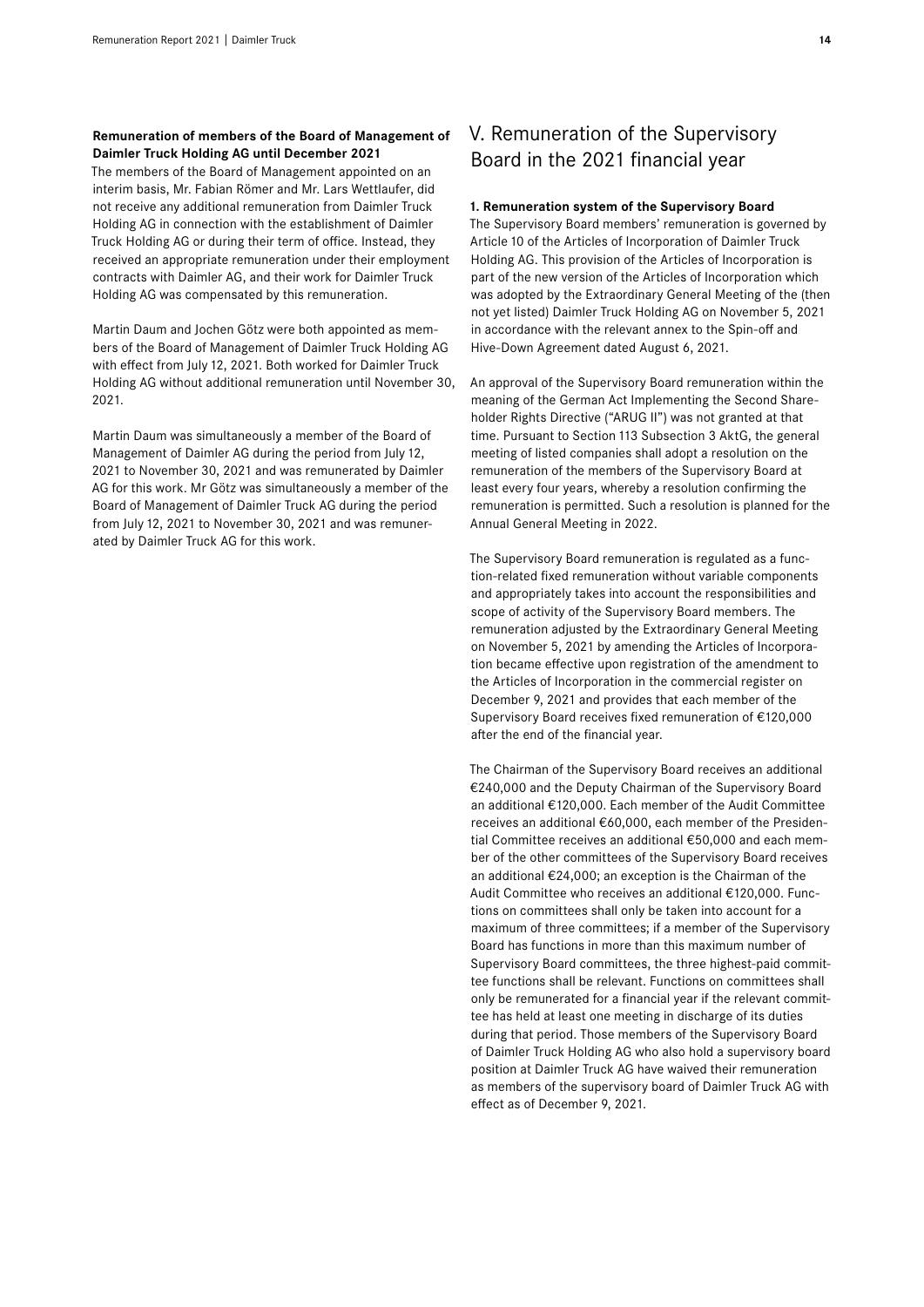The members of the Supervisory Board and its committees receive an attendance fee of €1,100 for each meeting of the Supervisory Board and its committees that they attend. The attendance fee shall only be paid once for multiple meetings of the Supervisory Board and/or its committees on one calendar day. Furthermore, the members of the Supervisory Board are reimbursed for the value-added tax incurred by them in performance of their office and for their expenses.

In addition, the members of the Supervisory Board were also covered in the reporting period by insurance against pecuniary damage, taken out by and in the interest of the Company for corporate bodies and certain senior executives. The insurance premiums were paid by the Company.

In the 2021 financial year, no remuneration was paid for services provided personally beyond the aforementioned board and committee activities, in particular for advisory or agency services, except for the remuneration paid to the members of the Supervisory Board representing the employees in accordance with their contracts of employment.

#### **2. Disclosure of the remuneration of the members of the Supervisory Board on an individual basis**

The individual remuneration of the members of the Supervisory Board of Daimler Truck Holding AG (since December 9, 2021) is shown in the table below.

No travel costs or expenses were reimbursed to the members of the Supervisory Board in December 2021.

Until December 9, 2021, the Supervisory Board of Daimler Truck Holding AG, which was appointed on an interim basis until the commencement of listing of the Company, consisted of three members (Robert Köthner, Annette Matzat, Tim Zech) who were simultaneously employed as senior executives at Daimler AG and were remunerated by Daimler AG for their activities as senior executives at Daimler AG. No separate remuneration was paid for their work as members of the Supervisory Board of Daimler Truck Holding AG.

|                                                                                     |                 | Fixed remuneration | Committee remuneration |                                    |     | Attendance fee | Total<br>remuneration<br>granted and<br>owed<br>2021 |  |
|-------------------------------------------------------------------------------------|-----------------|--------------------|------------------------|------------------------------------|-----|----------------|------------------------------------------------------|--|
|                                                                                     | in thousands of |                    |                        | in thousands of<br>in thousands of |     |                | in thousands of                                      |  |
|                                                                                     | €               | in $%$             | €                      | in %                               | €   | in %           | €                                                    |  |
| Kaeser, Joe (12/10/2021 - 12/31/2021)<br>Chairman of the Supervisory Board          | 21.7            | 95%                | 0.0                    | 0%                                 | 1.1 | 5%             | 22.8                                                 |  |
| Brecht, Michael (12/10/2021-12/31/2021)<br>Deputy Chairman of the Supervisory Board | 14.5            | 93%                | 0.0                    | 0%                                 | 1.1 | 7%             | 15.6                                                 |  |
| Brosnan, Michael (12/10/2021 - 12/31/2021)                                          | 7.2             | 87%                | 0.0                    | 0%                                 | 1.1 | 13%            | 8.3                                                  |  |
| Buschbacher, Bruno (12/10/2021-12/31/2021)                                          | 7.2             | 87%                | 0.0                    | 0%                                 | 1.1 | 13%            | 8.3                                                  |  |
| Dom, Harald (12/10/2021-12/31/2021)                                                 | 7.2             | 87%                | 0.0                    | 0%                                 | 1.1 | 13%            | 8.3                                                  |  |
| Esculier, Jacques (12/10/2021 - 12/31/2021)                                         | 7.2             | 87%                | 0.0                    | 0%                                 | 1.1 | 13%            | 8.3                                                  |  |
| Eto, Akhiro (12/10/2021-12/31/2021)                                                 | 7.2             | 87%                | 0.0                    | 0%                                 | 1.1 | 13%            | 8.3                                                  |  |
| Ipsen, Laura (12/10/2021-12/31/2021)                                                | 7.2             | 87%                | 0.0                    | 0%                                 | 1.1 | 13%            | 8.3                                                  |  |
| Jungo Brüngger, Renata (12/10/2021 - 12/31/2021)                                    | 7.2             | 87%                | 0.0                    | 0%                                 | 1.1 | 13%            | 8.3                                                  |  |
| Klitzsch-Müller, Camen (12/10/2021 - 12/31/2021)                                    | 7.2             | 87%                | 0.0                    | 0%                                 | 1.1 | 13%            | 8.3                                                  |  |
| Köhlinger, Jörg (12/10/2021 - 12/31/2021)                                           | 7.2             | 87%                | 0.0                    | 0%                                 | 1.1 | 13%            | 8.3                                                  |  |
| Krafcik, John (12/10/2021 - 12/31/2021)                                             | 7.2             | 87%                | 0.0                    | 0%                                 | 1.1 | 13%            | 8.3                                                  |  |
| Lorz, Jörg (12/10/2021-12/31/2021)                                                  | 7.2             | 87%                | 0.0                    | 0%                                 | 1.1 | 13%            | 8.3                                                  |  |
| Peter, Claudia (12/10/2021 - 12/31/2021)                                            | 7.2             | 87%                | 0.0                    | 0%                                 | 1.1 | 13%            | 8.3                                                  |  |
| Reith, Andrea (12/10/2021-12/31/2021)                                               | 7.2             | 87%                | 0.0                    | 0%                                 | 1.1 | 13%            | 8.3                                                  |  |
| Richenhagen, Martin (12/10/2021 - 12/31/2021)                                       | 7.2             | 87%                | 0.0                    | 0%                                 | 1.1 | 13%            | 8.3                                                  |  |
| Wieck, Marie L. (12/10/2021-12/31/2021)                                             | 7.2             | 87%                | 0.0                    | 0%                                 | 1.1 | 13%            | 8.3                                                  |  |
| Wilhelm, Harald (12/10/2021-12/31/2021)                                             | 7.2             | 87%                | 0.0                    | 0%                                 | 1.1 | 13%            | 8.3                                                  |  |
| Zitzelsberger, Roman (12/10/2021 - 12/31/2021)                                      | 7.2             | 87%                | 0.0                    | 0%                                 | 1.1 | 13%            | 8.3                                                  |  |
| Zwick, Thomas (12/10/2021 - 12/31/2021)                                             | 7.2             | 87%                | 0.0                    | 0%                                 | 1.1 | 13%            | 8.3                                                  |  |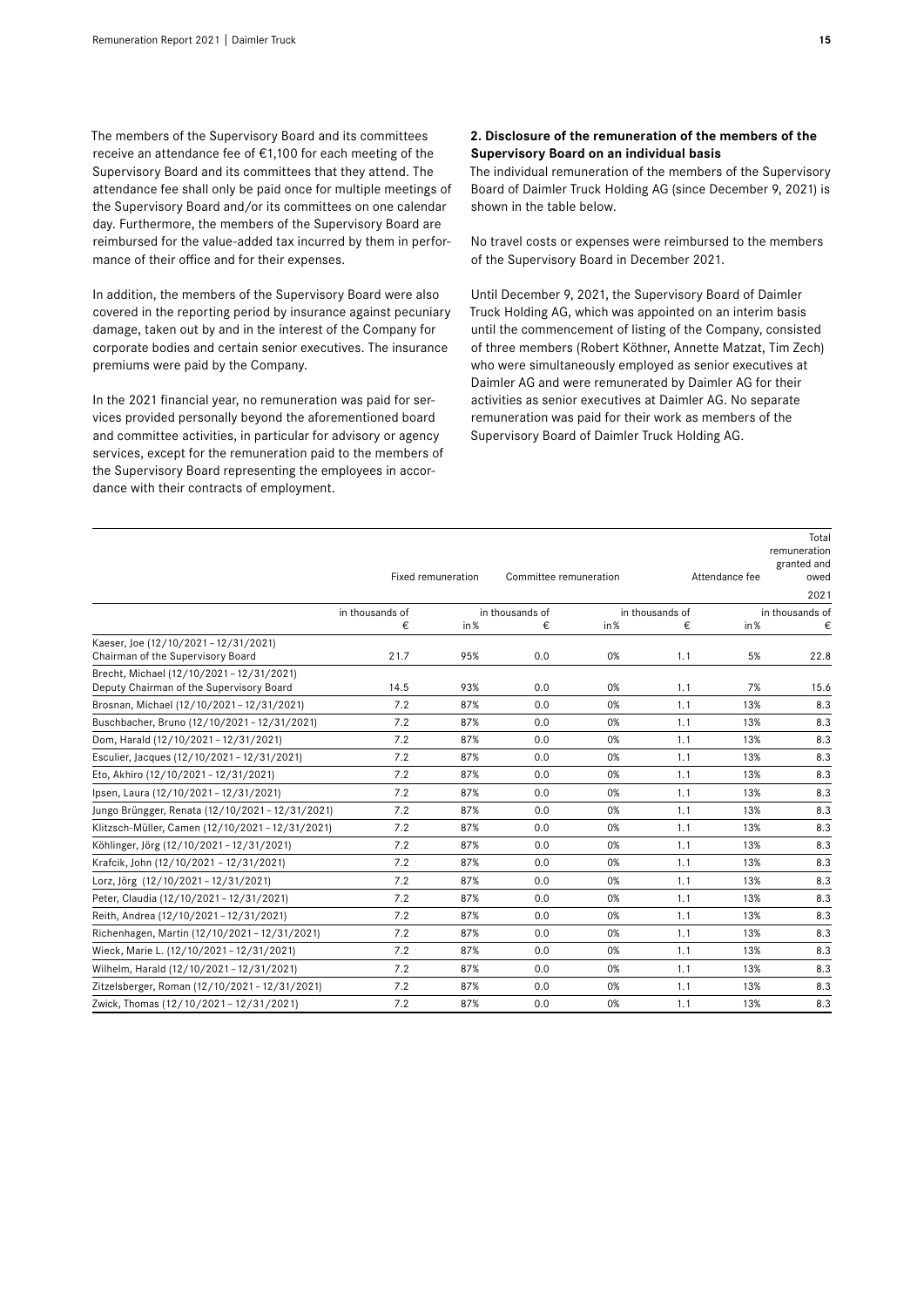# VI. Comparative presentation

Due to the fact that Daimler Truck Holding AG was established only in the 2021 financial year, no comparative data from the previous year are available. Therefore, a comparative presentation of the annual changes in the remuneration of the current and former members of the Board of Management and of the Supervisory Board, the development of the Company's earnings, and the average remuneration of employees on a full-time equivalent basis is not shown.

# VII. Outlook for the 2022 financial year

#### **1. Remuneration system for members of the Board of Management of Daimler Truck Holding AG in the 2022 financial year**

In the 2022 financial year, the members of the Board of Management of Daimler Truck Holding AG will be remunerated in accordance with a remuneration system which, with regard to the structure and terms of the remuneration components, will be based on the remuneration system in the previous 2021 financial year. Under the terms of their service agreement with the Company, each Board of Management member will continue to receive total remuneration consisting of a fixed base salary, variable performance-based remuneration components in the form of a short- or medium-term bonus and a long-term share-based remuneration component, a company retirement benefit commitment, and certain fringe benefits.

At its meeting on December 10, 2021, the Supervisory Board of Daimler Truck Holding AG primarily dealt with the structure of the variable remuneration. As a result, in addition to the financial performance criteria, the annual bonus 2021 will also be based on the performance criteria "non-financial targets" and "transformation targets". In the future, these are intended to be replaced by the performance criteria Environment, Social and Governance (ESG), as sustainability is one of the main pillars of Daimler Truck Holding AG.

The following table shows the aforementioned performance criteria with their description and potential weighting:

|                    | <b>Target</b>                                              | <b>Target description</b>                                                                                                                                                                     | Weighting |
|--------------------|------------------------------------------------------------|-----------------------------------------------------------------------------------------------------------------------------------------------------------------------------------------------|-----------|
| <b>Environment</b> | Number of<br>eTrucks and<br>eBuses (Group<br>Sales target) | Consideration of sales<br>of all electrically pow-<br>ered trucks and buses<br>within the Daimler<br>Truck Group for 2022 in<br>comparison with the<br>Daimler Truck Business<br>Plan (DTBP). | 15%       |
| <b>Social</b>      | Inclusion &<br>Diversity                                   | Inclusion and diversity<br>are part of our talent<br>strategy and the basis<br>of our work culture                                                                                            | 5%        |
| Governance         | Implementa-<br>tion of the ESG<br>strategy                 | ESG strategy is imple-<br>mented and evaluated<br>(ESG framework, mile-<br>stones, targets, KPIs,<br>reporting, governance<br>structure)                                                      | 15%       |

In addition, the Performance Phantom Share Plan (PPSP) will be allocated to the members of the Board of Management of Daimler Truck Holding AG by Daimler Truck Holding AG for the first time in the 2022 financial year. The PPSP tranche for the 2022 financial year provides for a four-year plan period (threeyear performance period and one-year retention period). In the 2022 financial year, the members of the Board of Management of Daimler Truck Holding AG should receive fringe benefits on the same terms as before. There should also be no changes to the terms of the retirement benefit commitment under the Daimler Pension Plan (DPP).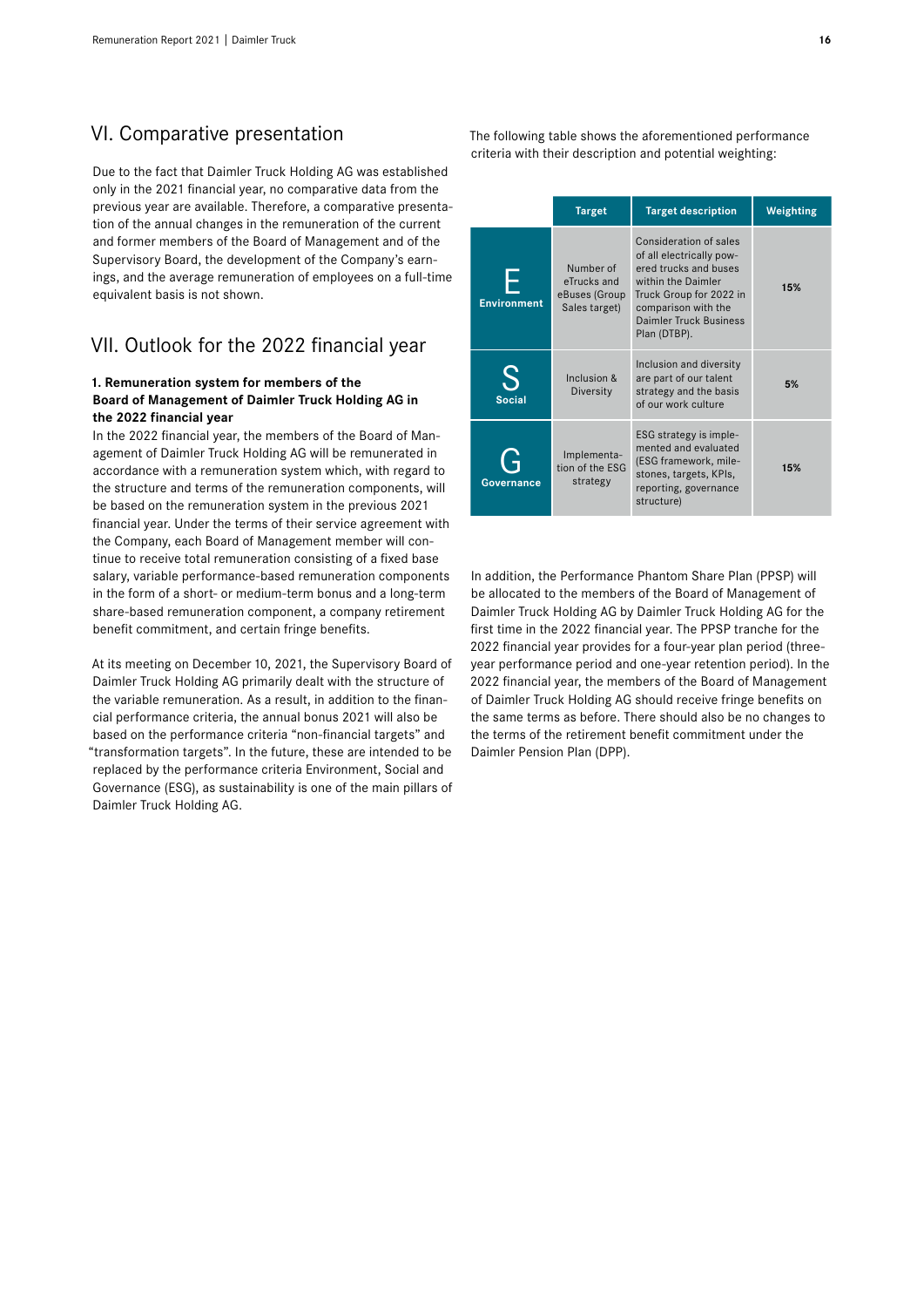**For the Board of Management:**

**Jürgen Hartwig Karin Rådström** 

hn O'Leary **Karl Deppen** 

ed

Andreas Gorbach Stephan Unger Stephan Unger

Tal Cot

Martin Daum John Götz

Karm Radston

**For the Supervisory Board:**

Joe Kae<mark>ser</mark> Mun

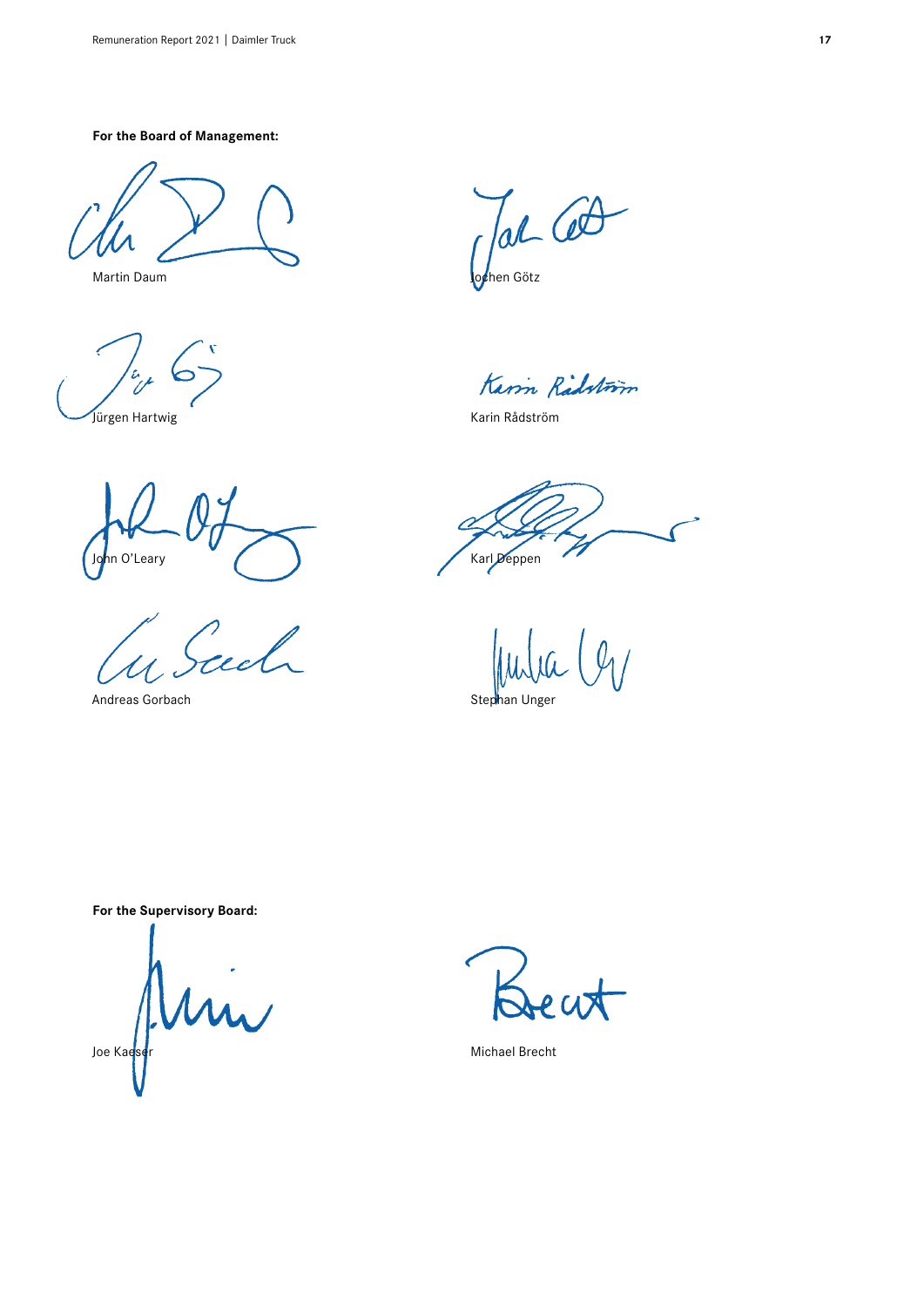# Independent Auditor's Assurance Report on Examination of the Remuneration Report pursuant to Section 162 paragraph 3 AktG

To Daimler Truck Holding AG, Leinfelden-Echterdingen

#### **Opinion**

We have formally examined the remuneration report of Daimler Truck Holding AG, Leinfelden-Echterdingen, for the abbreviated financial year from March 25 to December 31, 2021 to determine whether the disclosures pursuant to Section 162 paragraphs 1 and 2 AktG [German Stock Corporations Act] have been made in the remuneration report. In accordance with Section 162 paragraph 3 AktG, we have not examined the content of the remuneration report.

In our opinion, the accompanying remuneration report complies, in all material respects, with the disclosure requirements pursuant to Section 162 paragraphs 1 and 2 AktG. Our opinion does not cover the content of the remuneration report.

#### **Basis for the Opinion**

We conducted our examination of the remuneration report in compliance with Section 162 paragraph 3 AktG taking into account the IDW [Institute of Auditors in Germany] assurance standard: Examination of the remuneration report pursuant to Section 162 paragraph 3 AktG (IDW AuS 870 (08.2021). Our responsibilities under this regulation and this standard are further described in the "Auditor's Responsibilities" section of our assurance report. Our audit firm has applied the IDW Standard on Quality Management 1: Requirements for Quality Management in Audit Firms (IDW QS 1). We have complied with our professional duties pursuant to the German Public Auditors Ordinance [WPO] and the Professional Charter for German Public Auditors/Sworn Auditors [BS WP/vBP], including the independence requirements.

#### **Responsibility of the Board of Management and the Supervisory Board**

The Board of Management and the Supervisory Board are responsible for the preparation of the remuneration report, including the related disclosures, in accordance with the requirements of Section 162 AktG. They are